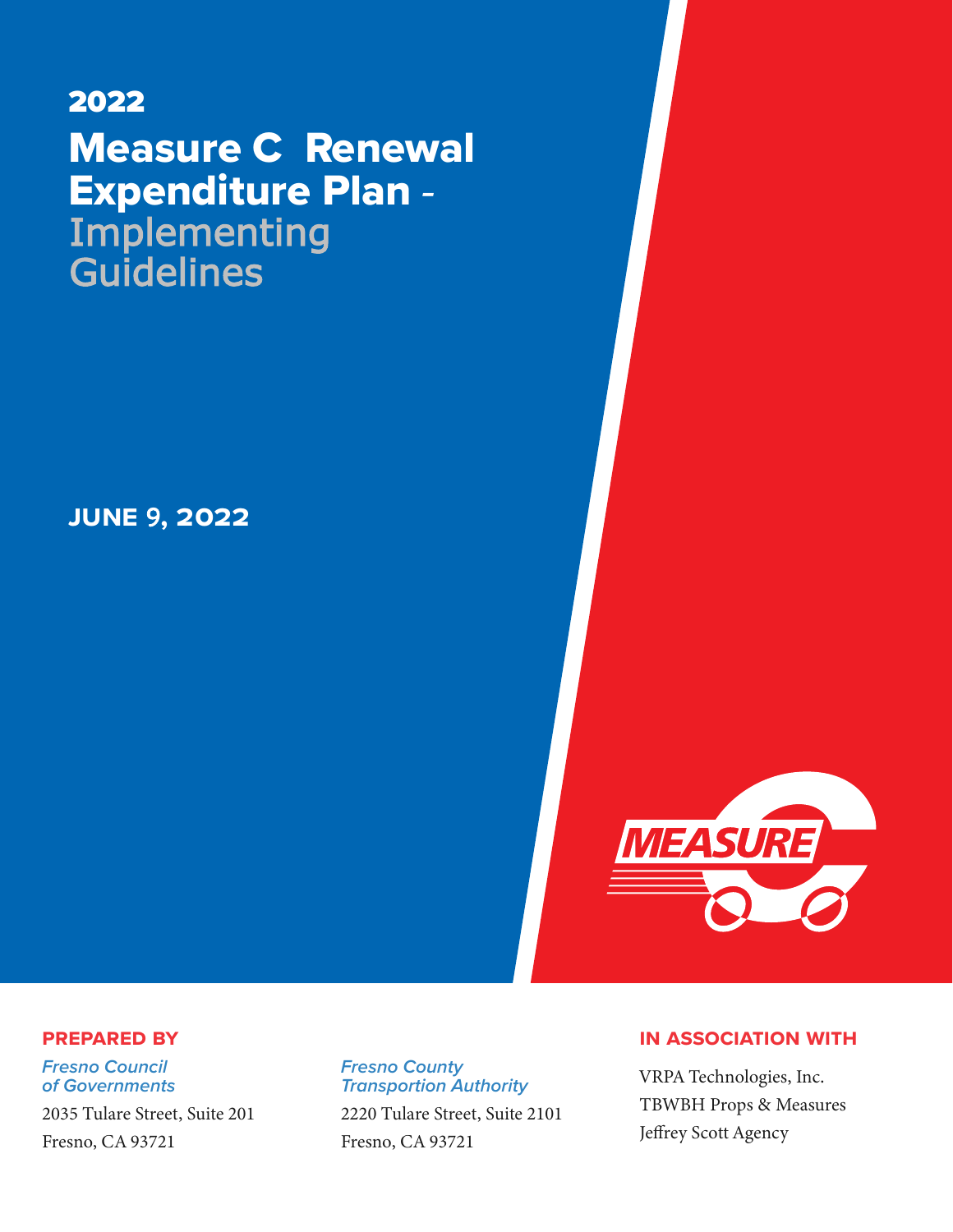## TABLE OF CONTENTS

| Program 4 - Safe Bikes and Pedestrians (Including Safe Routes to School & Access for People |
|---------------------------------------------------------------------------------------------|
| Program 5 - Major Roads and Highways, Safety Improvement and Congestion Relief  20          |
|                                                                                             |
|                                                                                             |
|                                                                                             |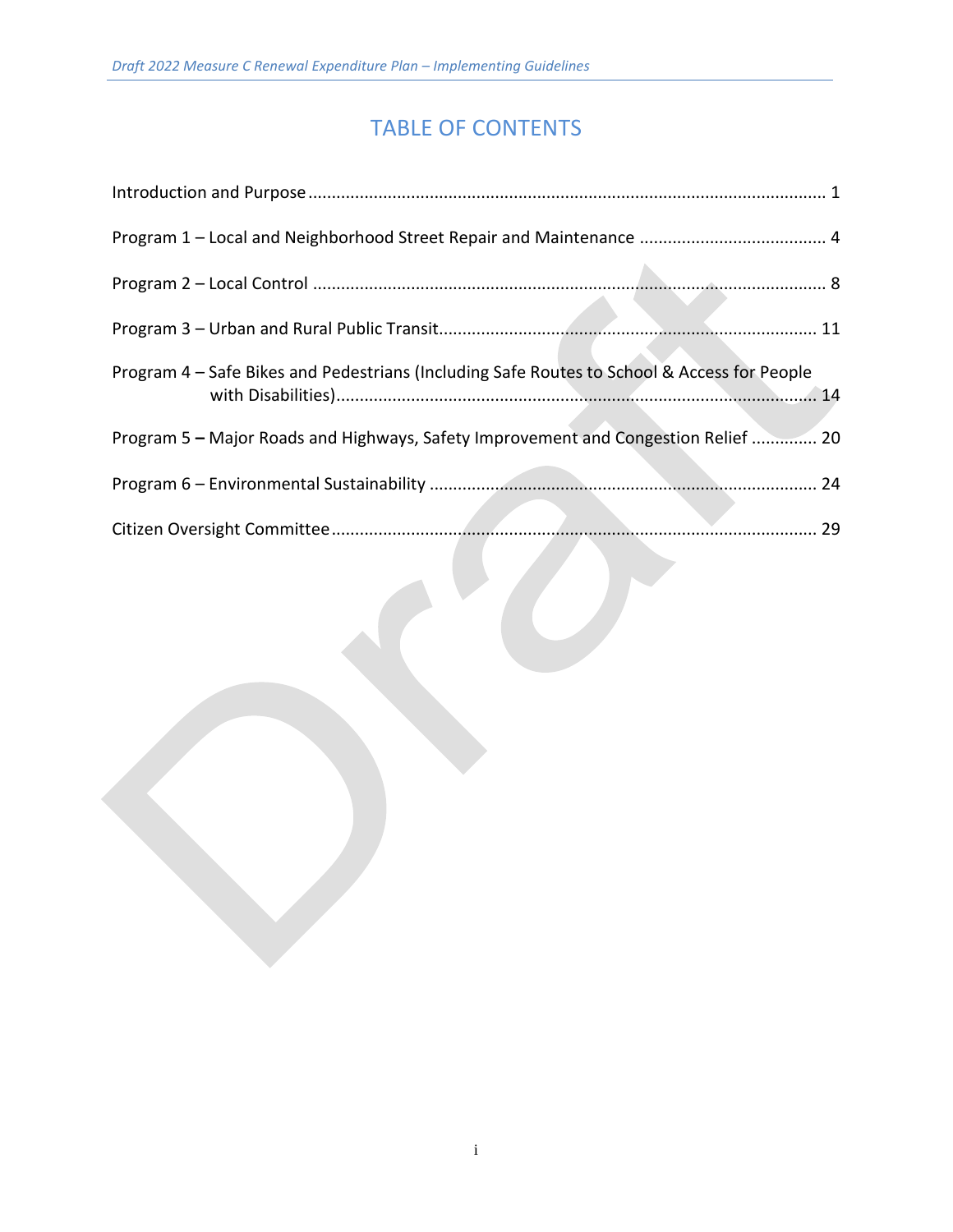## **Draft**

# **2022 Measure C Renewal Expenditure Plan Implementing Guidelines 06/09/22**

## **Introduction and Purpose**

These Implementing Guidelines have been prepared to help guide implementation of the Measure C Renewal Expenditure Plan. The Renewal Expenditure Plan was prepared to specify how the slightly more than \$6.84 billion in transportation funds, generated through continuation of Fresno County's half-cent transportation sales tax over the next 30 years, will be allocated to the various transportation programs. Specifically, these Guidelines will ensure that promises made to Fresno County voters will be kept through a set of requirements specific to each Expenditure Plan Program.

Following approval of the Renewal Expenditure Plan and these Guidelines and beginning in 2027 and every two (2) years thereafter, the Measure C Renewal Strategic Implementation Plan (SIP) will be prepared. The SIP will further detail implementation requirements, provide more specifics regarding actual Measure C Renewal proceeds by program, amendments to these Guidelines, reporting, monitoring, claims and disbursement processes, and provide further clarity on project eligibility, performance indicators and measures. The Guidelines will aid the Fresno County Transportation Authority (FCTA or Authority), Fresno Council of Governments (Fresno COG), sixteen (16) local agencies, and other responsible agencies with information including the following:

- ✓ General purpose of each Measure C Renewal Program.
- $\checkmark$  Implementing agencies or those agencies responsible for implementing the Renewal Program and eligible to receive associated Measure C funding.
- ✓ Important definitions of related program requirements, methods, or other processes.
- $\checkmark$  The percentage of Measure C Renewal funding and the initial amount of funding allocated to each Renewal Program.
- $\checkmark$  Other requirements specific to each Renewal Program.
- $\checkmark$  The list of eligible projects for which Measure C Renewal funding can be claimed.

#### **Guideline Amendments**

Revisions or amendments to these Implementing Guidelines shall follow the same amendment process established for the Measure C Renewal Expenditure Plan under Administration, Expenditure Plan Amendments.

#### **Program Management**

If approved by the voters, this Measure C Renewal will require substantially more monitoring, analysis, and reporting than the current Measure. The Authority may seek the assistance of a program management firm and/or additional staff. The primary responsibility of enhanced program management would be to assist with the development and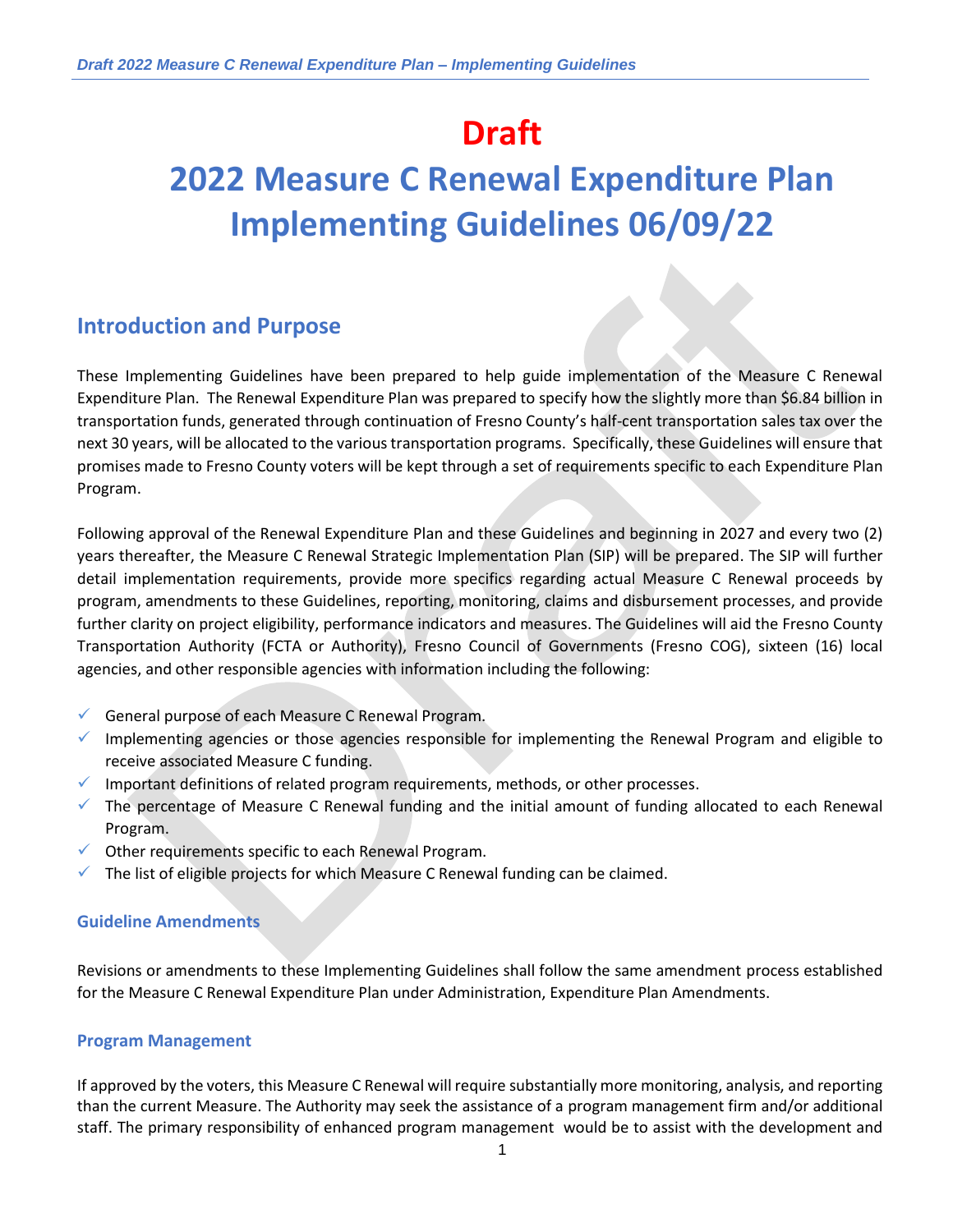monitoring of performance measures as discussed in the Renewal Expenditure Plan and in these Implementing Guidelines. Enhanced Program Management could also include managing projects contained within the Major Roads and Highways, Safety Improvement and Congestion Relief Program, and other responsibilities necessary for efficient and effective implementation of the various programs. Enhanced program management responsibilities are part of program and project delivery and separate from Program Administration.

#### **Performance Indicators and Measurements**

Once the Measure C Renewal Plan and Implementing Guidelines have been approved by Fresno COG and adopted by the Authority, staff will begin working with each of the local and other interested agencies and individuals to develop performance measures specific to each of the Renewal Programs. These Guidelines include identification of performance indicators for each Renewal Program. Subcommittees will be formed to further identify indicators and to develop performance measures for each of the Renewal Programs.

Collection of data will be key to measuring performance and evaluating trends. Transportation data will also be useful for agencies or groups involved in transportation research. In addition to the data collected for performance indicators and measures, there will be other data requirements that will be included in the SIP.

#### **Reporting Requirements**

- ✓ Agencies will submit to the Authority on an annual basis the list of completed projects that utilized Measure C Renewal Program funding for some or all of the project costs.
- $\checkmark$  Agencies that utilize some or all of the Local Control Program funds for services will identify how these funds were used as a part of their annual report to the Authority.
- ✓ Other required reporting and monitoring requirements will be included in the Renewal Strategic Implementation Plan (SIP).

#### **Measure C Renewal Expenditure Plan Programs**

The following sections include details regarding each of the individual Renewal Programs. Each program has a different set of requirements and processes given the transportation needs and goals each are to address over the next 30-years. Programs included in these Guidelines include the following:

- ✓ *Local and Neighborhood Street Repair and Maintenance Program -* is intended to bring the road systems within the 15 incorporated cities and the rural unincorporated areas of Fresno County, including arterials, collectors, and neighborhood streets, to an average Pavement Condition Index (PCI) of 70, which is within the "Good" category as measured by engineers though a Pavement Management System (PMS), which is defined as a set of procedures for collecting, analyzing, maintaining, and reporting pavement data, to assist decision makers in finding optimum strategies for maintaining pavements in serviceable condition over a given period of time for the least cost.
- ✓ *Local Control Program* the 16 local agencies (cities and the county) in Fresno County will utilize these funds to address their highest priority unique transportation needs including improved safety, enhanced public transit services, additional local street and highway maintenance and other street and road improvements, pedestrian,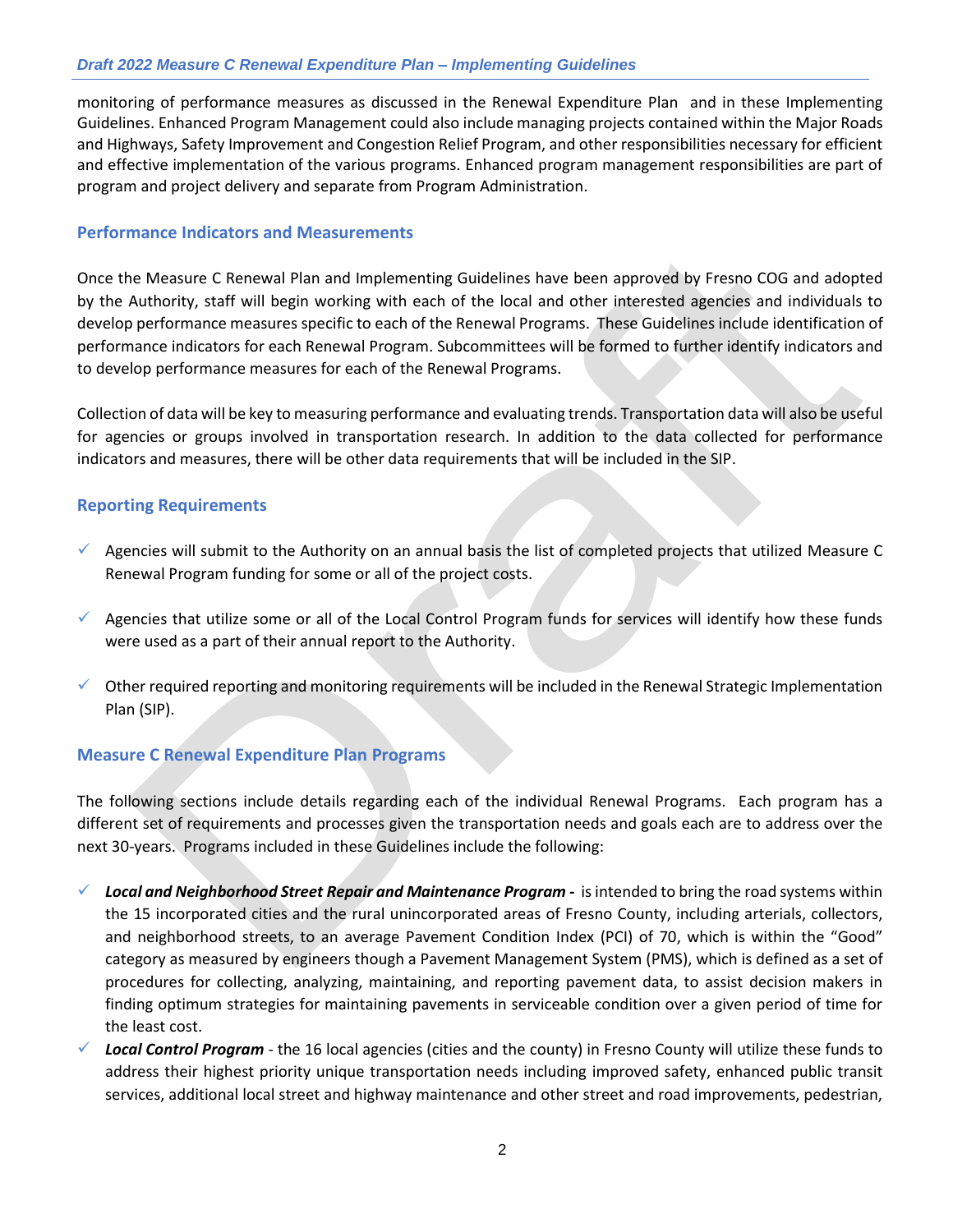trail, and bicycle facilities improvements, safe routes to school improvements, and other transportation services and programs.

- ✓ *Urban and Rural Public Transit Program -* will address public transit systems and services throughout the County including Fresno Area Express (FAX), Clovis Transit, and the Fresno County Rural Transit Agency (FCRTA).
- ✓ *Safe Bikes and Pedestrians Program* (including Safe Routes to School & Access for People with Disabilities) will address improvements and safety enhancements for bicyclists and pedestrians, including students, seniors and people with disabilities, as well as other related improvements.
- ✓ *Major Roads and Highways, Safety Improvement and Congestion Relief Program -* will address the funding and implementation of projects in the Urban (Clovis and Fresno Spheres of Influence) and Rural (remaining County and rural incorporated cities) areas. Such projects will be located along the State Highway System and along major corridors to enhance connections within the urban area and between the cities and rural communities throughout the County.
- ✓ *Environmental Sustainability Program* includes clean transportation projects and programs, transit-oriented development and Opportunity Corridor projects, and other projects that will improve air quality, address climate change and improve health.
- ✓ *Administration Program -* includes administration and planning activities of the Fresno County Transportation Authority (Authority) and the Fresno Council of Governments.

Specifics regarding the Citizen Oversight Committee are also included at the end of these Guidelines.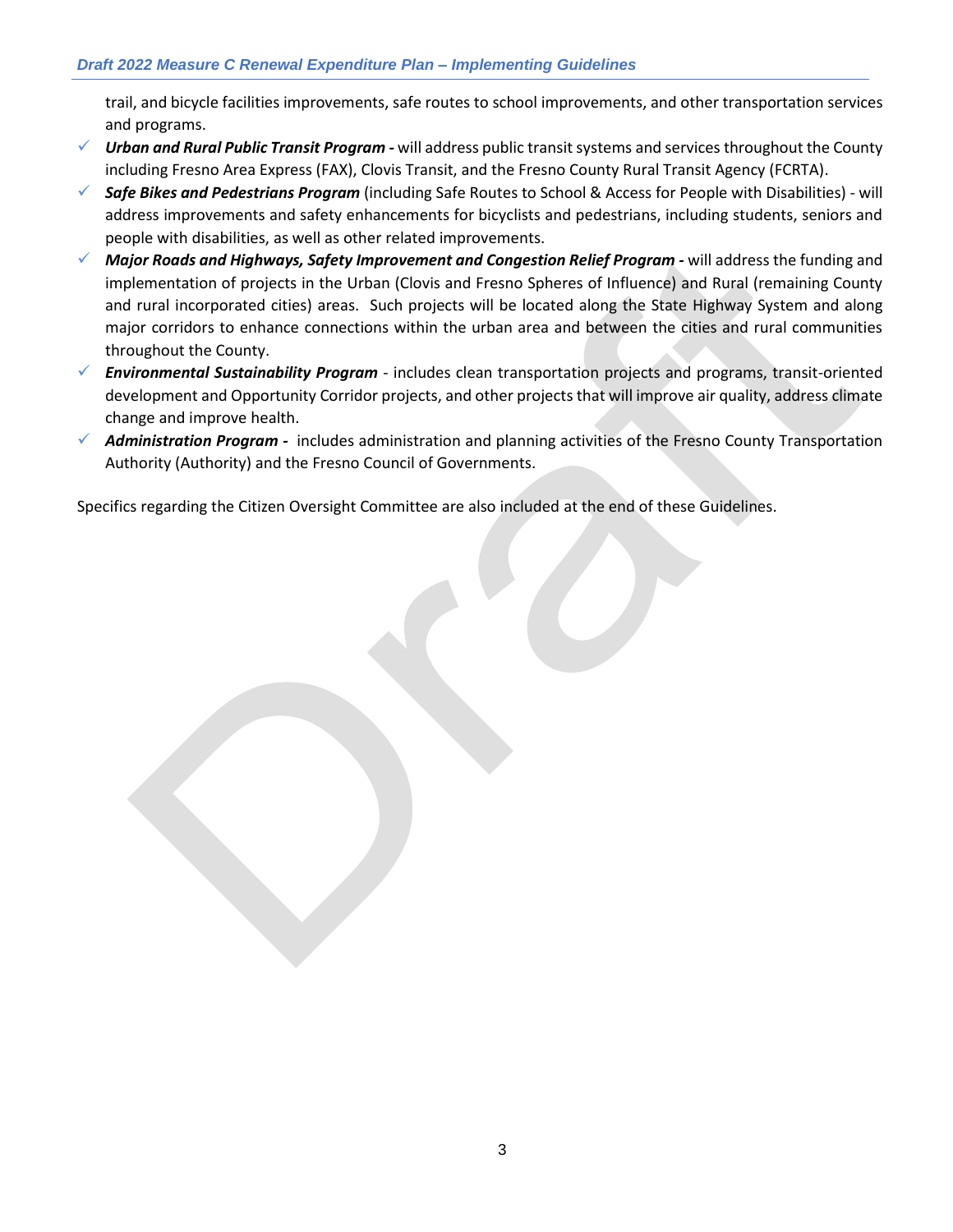## **Program 1 – Local and Neighborhood Street Repair and Maintenance**

#### **Purpose**

The Local and Neighborhood Street Repair and Maintenance Program (Local Street Repair Program) is intended to bring the road systems within the 15 incorporated cities and the rural unincorporated areas of Fresno County, including arterials, collectors, and neighborhood streets, to an average Pavement Condition Index (PCI) of 70, which is within the "Good" category. Repairing, rebuilding, and maintaining the road system will have long-term benefits for future generations of Fresno County residents. A road system in "Good" condition is very economical to maintain with a 2022 estimated cost of \$4.50 per square yard (SY) of pavement. Allowing our road system to remain in Fair or Poor condition has a much higher cost of \$22 to \$60 per SY.

The current countywide PCI is approximately 60 and raising it to a PCI of 70 will cost approximately \$3.2 billion over 20 years. If this goal is not accomplished within 20 years, the cost will escalate, primarily due to more roadways falling into disrepair.

In order to reach this average PCI goal, agencies must also perform preventative maintenance to prevent roads in "Good" condition from degrading into "Fair" or "Poor" condition. The \$3.2 billion cost includes funding for preventative maintenance treatments for roads currently in good condition, as well as funds for rebuilding failing roads.

#### **Eligible Agencies**

Eligibility is limited to the 15 incorporated cities and Fresno County. Distribution of these funds is based on a formula of 75% population and 25% road miles. Fresno COG will be eligible for the cost associated with performing the triennial Pavement Management System surveys and reports.

#### **Program Implementation**

Each agency must determine how to manage their road systems using a combination of road repair and preventative maintenance strategies. In order to assist with that effort, a triennial countywide pavement condition survey (PCS) will be conducted, with the results furnished to each agency<sup>1</sup>. Funding for these surveys will come from this Local Street Repair Program. The agencies will then be required to develop an annual Capital Improvement Program that addresses their pavement repair and maintenance strategies (updated triennially in conjunction with the pavement survey).These 5-year Capital Improvement Programs will be submitted to FCTA as they are updated. Development and implementation of the pavement repair strategies is an eligible expense within this Local Street Repair Program.

The FCTA Board will use these plans and the triennial pavement survey to evaluate progress towards the 70 PCI goal.

Independent financial audits of the Local Street Repair Program will be performed annually to verify that funds were expended consistent with these Program requirements. Agencies found to be out of compliance may be subject to withholding of Program funds until appropriate reimbursements are made.

 $1$  Agencies may perform their own pavement survey.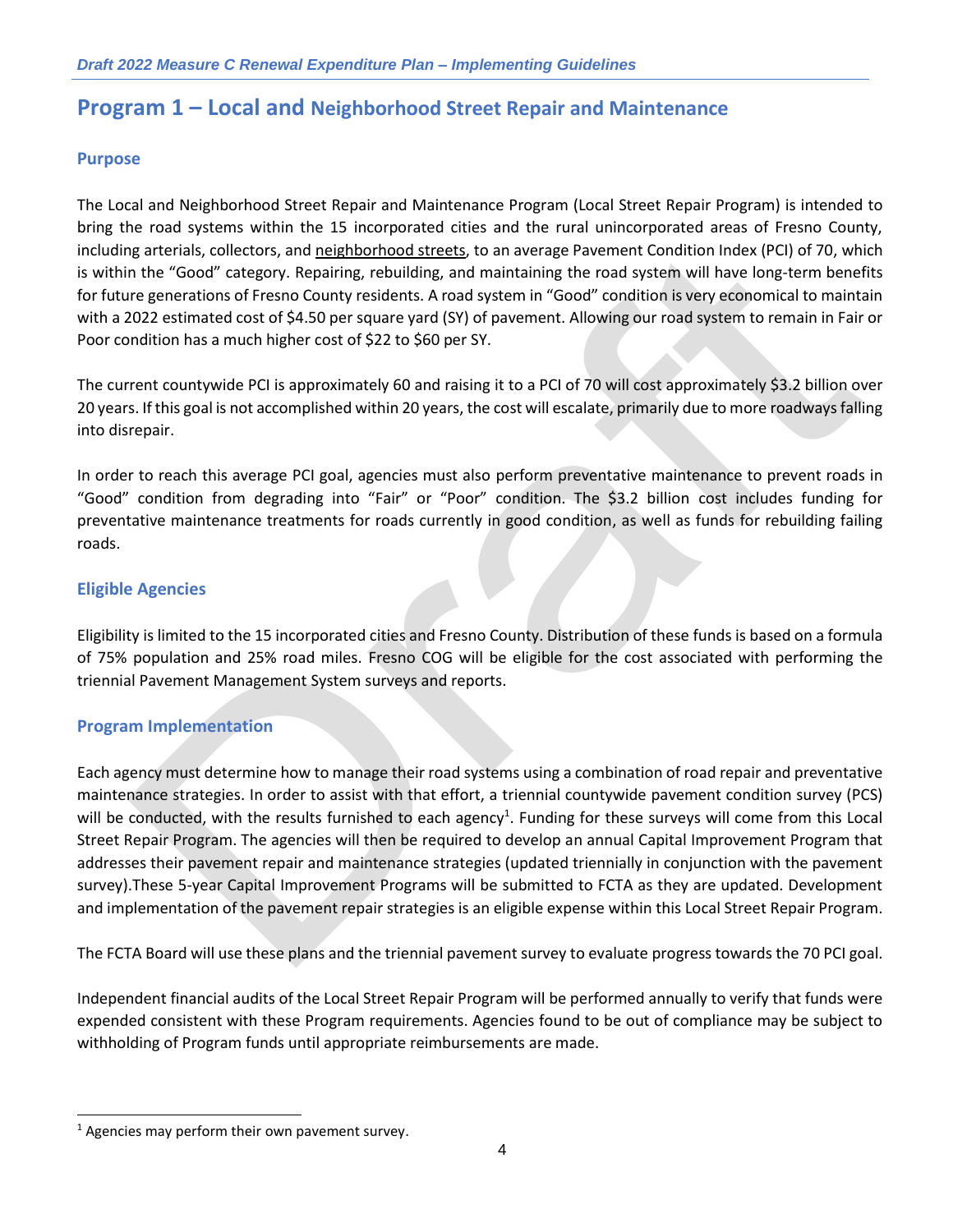Every 3 years there will be a compliance evaluation where jurisdictions must show how they have spent their Local Street Repair Program funds, however, agencies are allowed accumulate funds for up to 6-years if needed for match purposes or for a large project.

If an agency is not in compliance with the 6-year requirement, the Authority may withhold funds until the jurisdiction is compliant. Repeated non-compliance may be subject to reallocation of funds as determined by the Authority Board.

#### **Performance Indicators**

Performance indicators include, but are not limited to the following:

- $\checkmark$  Pavement Condition Index (PCI).
- $\checkmark$  Funds expended consistent with Local Street Repair Program requirements.
- $\checkmark$  Percentage of funds expended in disadvantaged areas.
- $\checkmark$  Amount of funds bonded and advanced.
- $\checkmark$  Lane miles paved by classification (arterial, collector, neighborhood street).
- $\checkmark$  Timely use of funds.
- $\checkmark$  Matching funds obtained.

#### **Definitions**

Funding within the Local Street Repair Program must be utilized exclusively for street maintenance, repair, or rehabilitation as defined by Assembly Bill (AB) 2928 language for local agency allocations under Proposition 42:

✓ *Funds allocated to a city, county..... shall be used only for street and highway maintenance, rehabilitation,*  reconstruction, and storm damage repair. For purposes of this section, the following terms have the following *meanings:*

- "**Maintenance**" means either or both of the following:
	- Patching.
	- Overlay and sealing.
- "**Reconstruction**" includes any overlay, sealing, or widening of the roadway, if the widening is necessary to bring the roadway width to the desirable minimum width consistent with the geometric design criteria of the department for 3-R (reconstruction, resurfacing, and rehabilitation) projects that are not on a freeway but does not include widening for the purpose of increasing the traffic capacity of a street or highway.
- "**Storm damage repair**" is repair or reconstruction of local streets and highways and related drainage improvements that have been damaged due to winter storms and flooding, and reconstruction of drainage improvements to mitigate future roadway flooding and damage problems, in those jurisdictions that have been declared disaster areas by the President of the United States.

These Local Street Repair Program funds are limited to repairs and maintenance on the existing roadway and shoulder structural section. Repairs to adjacent curb and gutter can be included where necessary to maintain proper street drainage. Sidewalk repairs, or installation of new sidewalks, bike lanes, or curbs and gutters are not eligible under this Program. However, other funding sources including non-Measure C funding or Measure C funding from the Local Control Program can be combined with these Local Street Repair Program funds in order to address the entire roadway prism under one project. It is highly recommended that this "combined funding" approach be utilized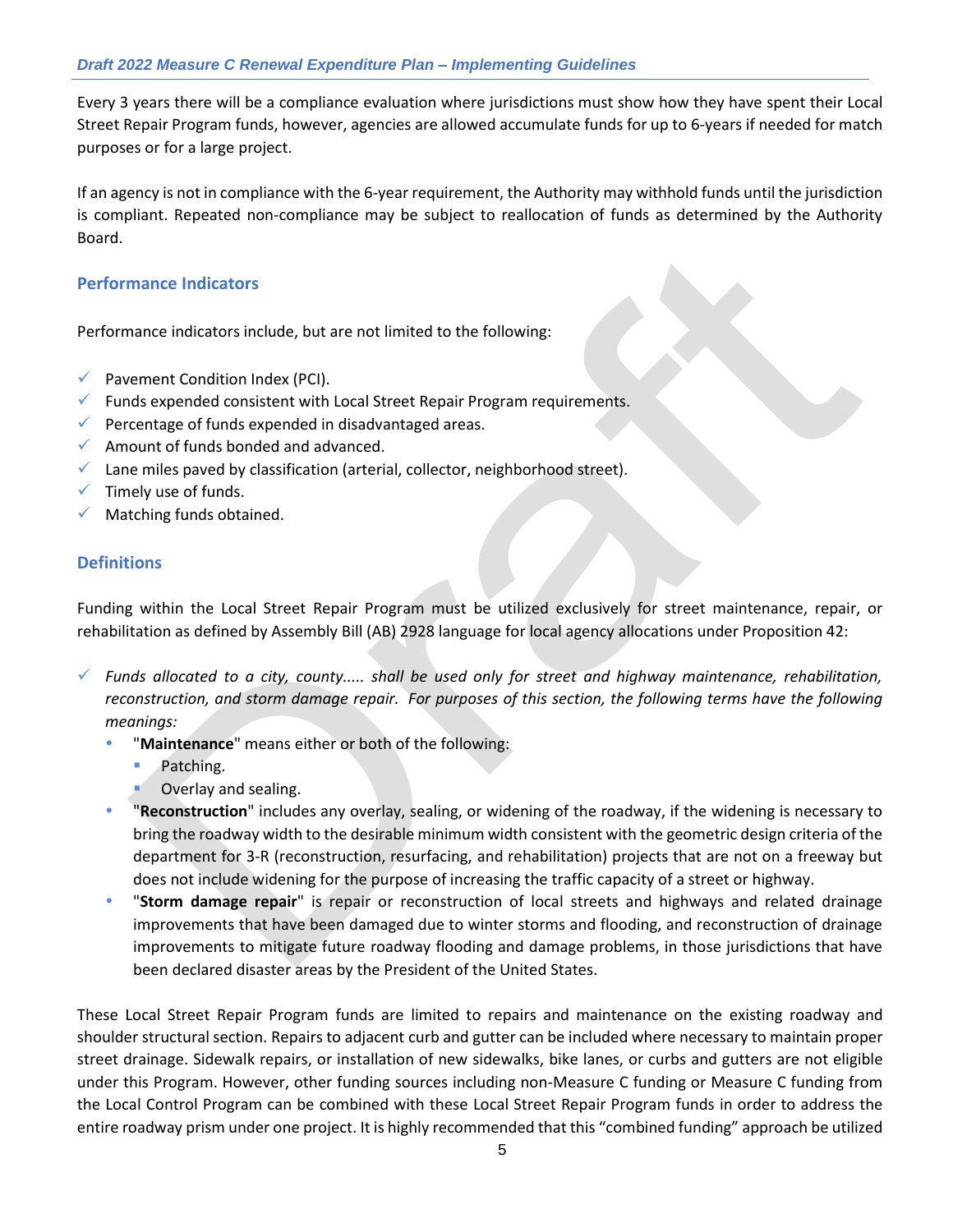whenever feasible in order to provide the best overall complete street system for neighborhoods and to reduce overall costs though combining work under a single contract.

Roadway restriping in order to repurpose existing travel lanes for bicycle facilities as a part of a pavement repair project is allowable as long as it does not increase the overall paved width.

#### **Funding Allocation**

The Local Streets Repair Program consists of 51% of Measure C Renewal Expenditure Plan revenues estimated to be \$3.5 billion over the 30-year Measure. This slightly exceeds the projected pavement repair need of \$3.2 billion by \$300 million; however, the \$3.2 billion cost was based on reaching a PCI of 70 within 20 years, while the \$3.5 billion in revenue will occur over 30 years. The Authority Board will consider bonding of future revenues to accelerate this effort; and will encourage local agencies to consider bonding or borrowing options in order to advance this work. The \$3.5 billion is intended to reflect potential bonding costs, as well as the fact it may take longer than 20 years to reach the 70 PCI target.

#### **Other Requirements**

Every agency that receives Local Street Repair Program funding must allocate no less than 30% of their allocation, as determined on a 5-year rolling average, on areas within their jurisdiction that are disadvantaged using the highest 25% census tracks based on CalEnviro Screen 4.0 and areas with a median income of less than 80% of the statewide median. Restriction remains in effect until the Agency's average PCI for the Disadvantaged Areas reaches 65. Once the average PCI of 65 is met, that 30% restriction is suspended, as long as those areas do not fall below a PCI of 65 in subsequent years. Agencies must still continue to invest in those areas in order to raise the overall PCI to 70.

When the average PCI of the streets or roads within a jurisdiction either exceeds 80, or the lowest PCI on any street within the jurisdiction is 70 or higher, Local Street Repair Program funds in excess of what is needed to maintain street conditions above a PCI of 70 may be utilized as Local Control Program funds.

#### **Eligible Projects/Programs**

- $\checkmark$  Street and road maintenance for publicly owned facilities (pavement and pothole repair, drainage improvements, other related improvements) including:
	- Planning and environmental analysis.
	- Conceptual and preliminary engineering.
	- Design engineering (PS&E).
	- Right-of-way acquisition, support and relocation.
	- Utilities relocation.
	- Construction (rehabilitation, maintenance and/or reconstruction) of streets and roads, unpaved roads, and alleys.
	- Inspection of construction engineering.
	- Direct staff time (salary and benefits).
	- Consultants selected consistent with a local agency selection process.
	- Construction contractors selected consistent with a local agency selection process.
	- Labor, materials, and equipment for day labor.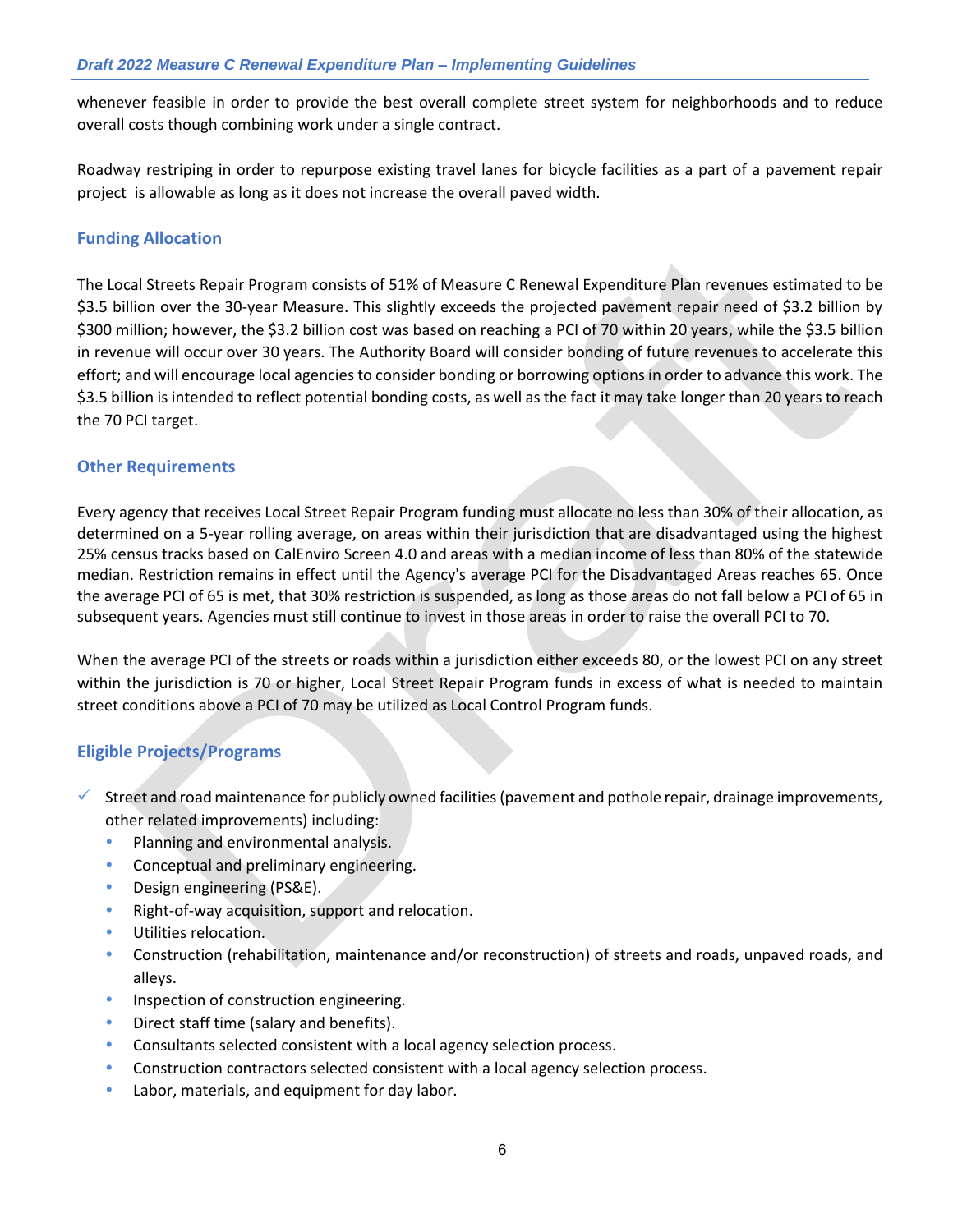- Public engagement and education programs.
- Applications of new technologies.

Privately owned streets and roads are not eligible for funding under this Program.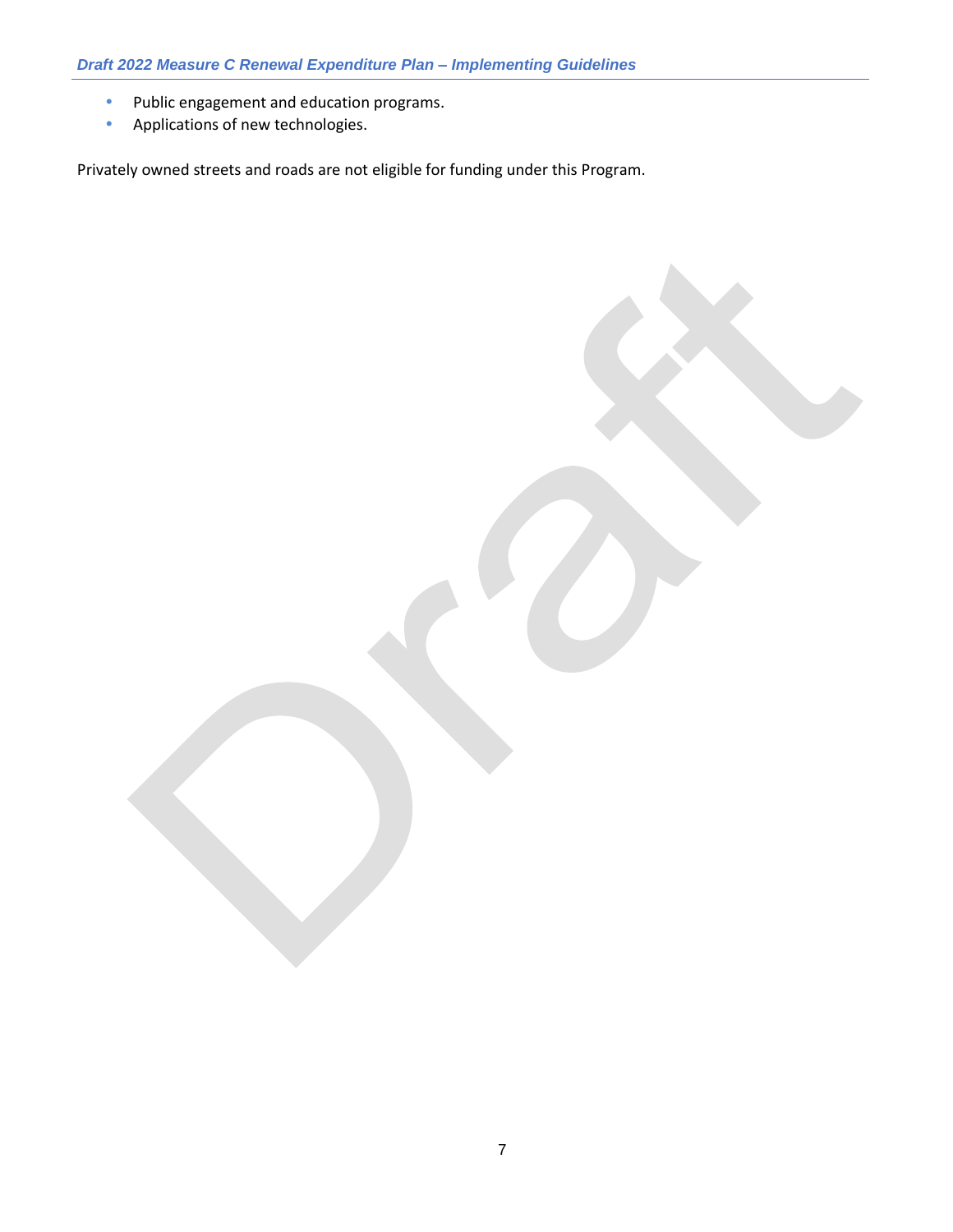## **Program 2 - Local Control**

#### **Introduction/Purpose**

The intent of the Local Control Program is to recognize:

- $\checkmark$  Not every community in Fresno County has the same transportation needs.
- $\checkmark$  Transportation needs can change over time.
- $\checkmark$  Local match funding is consistently a requirement for transportation funding grant programs; and the larger the match the more competitive grant applications typically are.
- $\checkmark$  A 30-year Measure cannot predict all of the transportation needs within a community over that 30-year period; agencies need flexibility to adapt to changing needs.

This Local Control Program is intended to give the 16 local agencies in Fresno County flexibility to respond to each of these situations and more. It is intended to allow each agency to determine how to most effectively spend these transportation dollars. These funds can be used for projects or services that do not fit well within the other Measure C Programs, or they can be used to supplement those Programs if the need is greater than the funds those Programs provide.

#### **Implementing Agencies**

Local Control Program proceeds will be allocated to each of the 15 incorporated cities and Fresno County.

#### **Program Disbursement Process/Requirements**

- ✓ Funding Allocation Process:
	- Allocations made by the Authority to the local agencies will be based on the approved annual estimate of 75% population and 25% road miles.

Inclusion of Projects in Approved Budget or Related Program:

 Local Control Program transportation projects or programs shall be included in a local agency five-year Capital Improvement Program (CIP) or annual budget, or by a resolution approving an eligible project or list of projects and/or programs at a public hearing of each local agency. Said plans will be furnished annually to the Authority.

#### **Performance Indicators**

Performance indicators include but are not limited to the following:

- $\checkmark$  Number of bottlenecks eliminated.
- $\checkmark$  Additional lane miles.
- $\checkmark$  Signals and other stop control devices or signage installed.
- $\checkmark$  Safety improvements including vehicles, bikes, and pedestrians.
- $\checkmark$  Miles of sidewalks built or repaired.
- $\checkmark$  Miles of street lighting installed.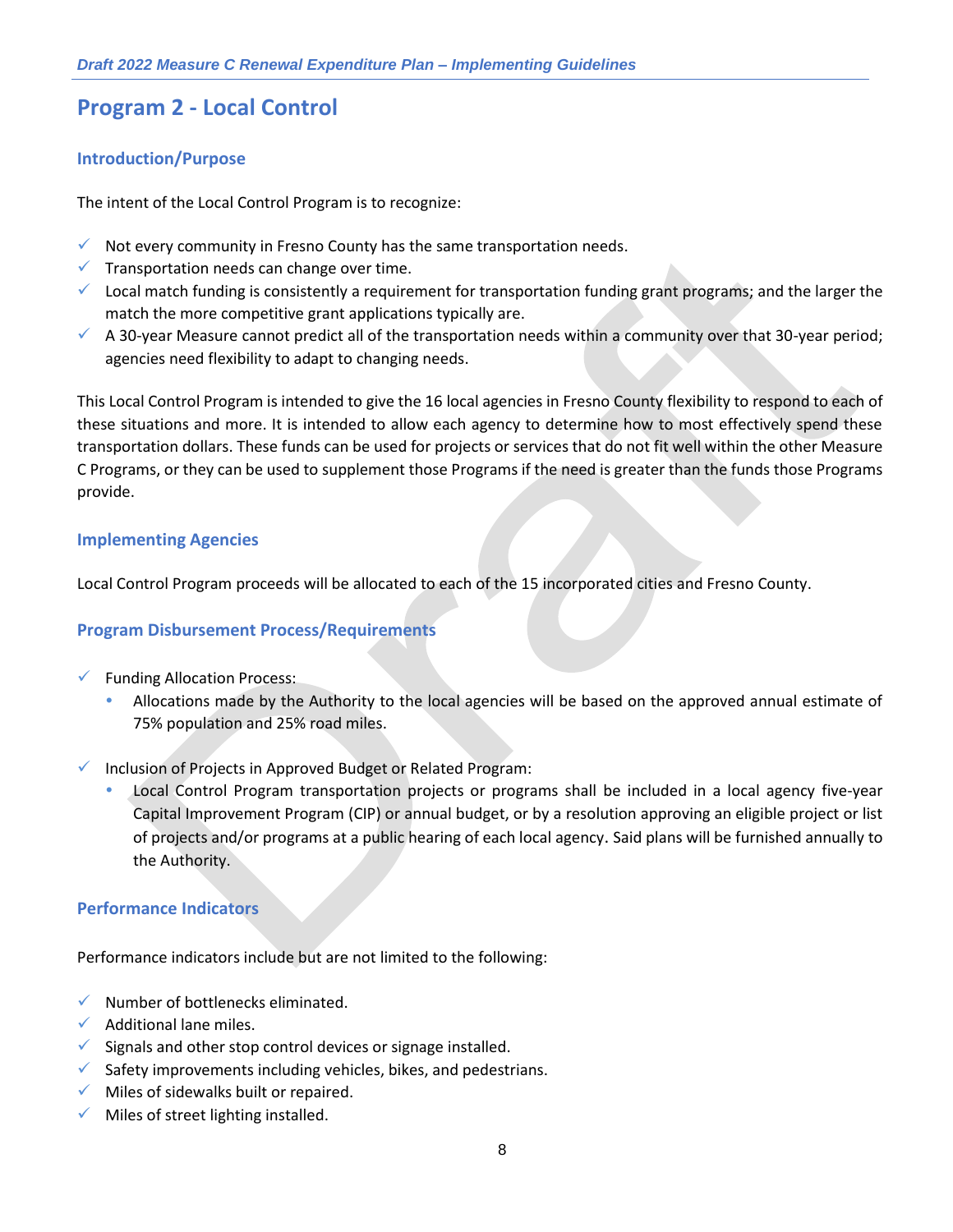- ✓ Number of bridges repaired or upgraded.
- $\checkmark$  Miles of alleys repaired or paved.
- $\checkmark$  Intelligent Transportation Systems (ITS) elements or projects installed.
- ✓ Miles of high speed internet underground conduit installed.
- $\checkmark$  Timely use of funds.
- $\checkmark$  Matching funds obtained.

Local Control Program funds utilized for projects or services contained within one of the other Measure C Renewal Programs will also follow the same monitoring, reporting, and performance criteria established through these Implementing Guidelines for those Renewal Programs.

#### **Eligible Projects/Programs**

Local Control Program funding can be used on a wide variety of transportation projects and services including:

- $\checkmark$  Pedestrian, trails, and/or bicycle facilities:
	- Bicycle, trail, and/or pedestrian projects (new facilities or the maintenance of existing facilities).
- $\checkmark$  Public transit improvements or services:
	- On-demand service/microtransit.
	- Americans with Disabilities Act (ADA), seniors, and/or paratransit improvements/services.
	- **Bus stop facilities.**
- $\checkmark$  Airports and/or aviation improvements:
	- Rehabilitate taxiways and hold pads.
	- Rehabilitate and extend runways.
	- Install lighting improvements.
	- Rehabilitate aprons.
	- Acquire land for approaches.
	- Noise mitigation programs.
- $\checkmark$  Opportunity Corridors<sup>2</sup>
- ✓ Transit Oriented Development (TOD).
- $\checkmark$  Electric vehicle (EV) fleet conversion and/or infrastructure.
- $\checkmark$  Underground infrastructure to accommodate internet connectivity.
- $\checkmark$  Vanpool programs.
- $\checkmark$  Rideshare programs.
- ✓ Litter abatement along streets, roads or highways.
- $\checkmark$  Street maintenance, rehabilitation and/or expansion:
	- Eliminating bottlenecks in existing streets caused by inconsistent growth patterns.
	- Additional lanes in street and road projects.
	- Rehabilitation, maintenance and/or reconstruction projects.
	- Signals and other stop control devices or signage.
	- Safety improvements; vehicles, bikes, and pedestrians.
	- Medians.
	- Street trees and street landscaping.
	- Sidewalks and sidewalk repairs.

 $2$  Refer to the Environmental Sustainability Program in these Guidelines.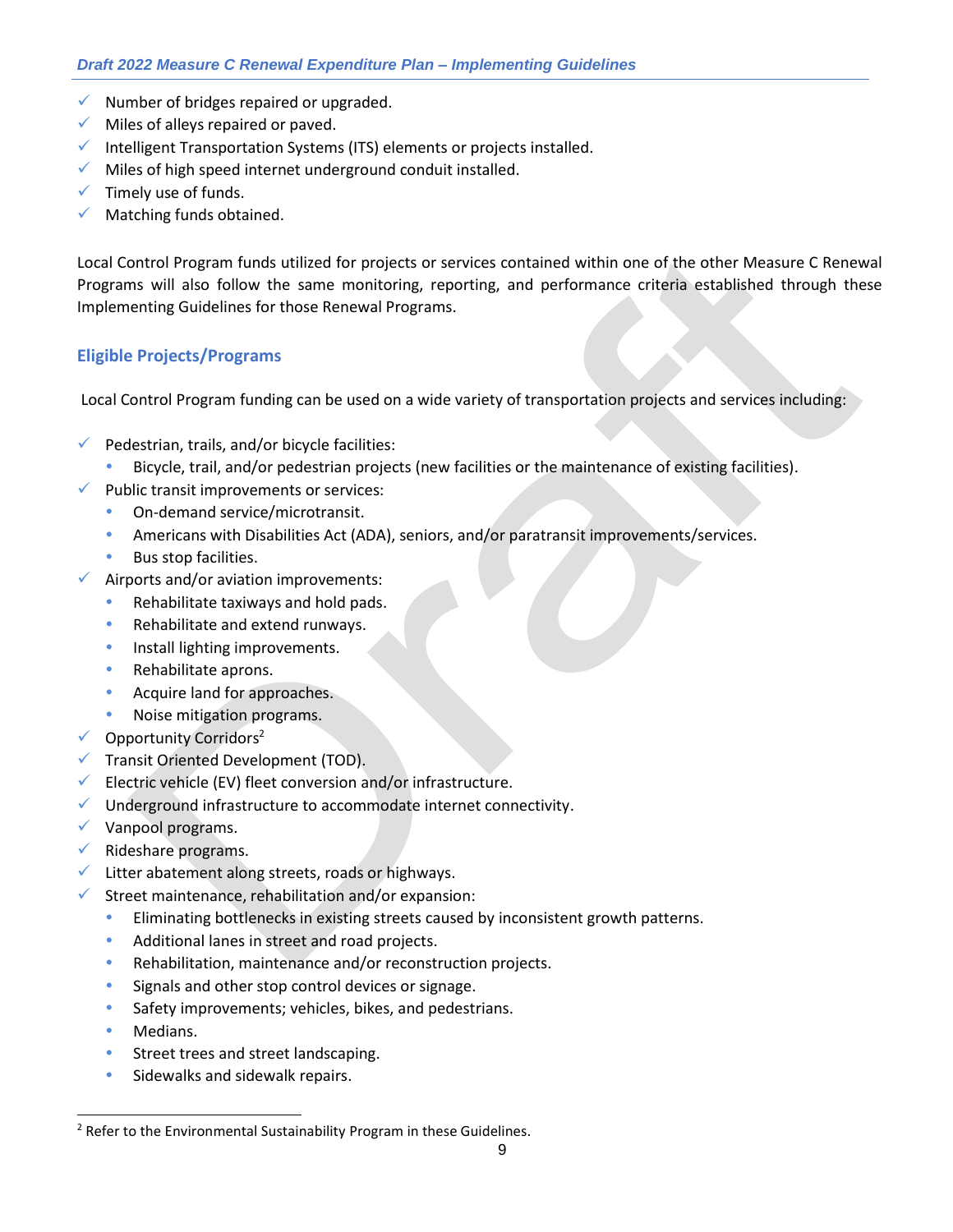- Street lighting.
- **Bridges (car and pedestrian).**
- Alleys (new and maintenance and repair of existing alleys).
- Street striping including centerlines, fog lines, crosswalks, and bike lanes.
- Intelligent Transportation Systems (ITS) elements or projects.
- ✓ ADA Compliance:
	- Curb cuts, ramps, and striping to remove barriers.
	- Other improvements necessary to meet transportation ADA standards and requirements.
	- **•** Other special transportation services.
- $\checkmark$  Supplement Major Roads and Highways, Safety Improvement and Congestion Relief Program projects.
- $\checkmark$  Grade separations.
- $\checkmark$  Environmental Sustainability projects or programs.
- $\checkmark$  Other transportation-related improvements and/or projects (street sweepers, detour equipment, etc.).

Full eligibility will be included in the Authority's Strategic Implementation Plan (SIP) as described in the Renewal Expenditure Plan.

#### **Timely Use of Funds**

Every three (3) years there will be a compliance test where jurisdictions must show they have spent their Local Street Repair Program funds, however, agencies are allowed accumulate funds for up to 6-years if needed for match purposes or for a large project.

If an agency is not in compliance with the 6-year requirement, the Authority may withhold funds until the jurisdiction is compliant.

#### **Other Requirements**

Streets or roads constructed or reconstructed under this Local Control Program shall follow the requirements delineated in the Safe Bike and Pedestrian Program section of these Guidelines titled "Requirements Applying to All Facilities Utilizing Any Measure C Program Funds."

#### **Reporting Requirements**

Agencies will include all planned projects within their jurisdiction that intend to use Local Control Program funding in their 5-year Capital Outlay Plan, as described within the Local and Neighborhood Streets and Road Repair Program. This Plan will be submitted to the Authority on an annual basis.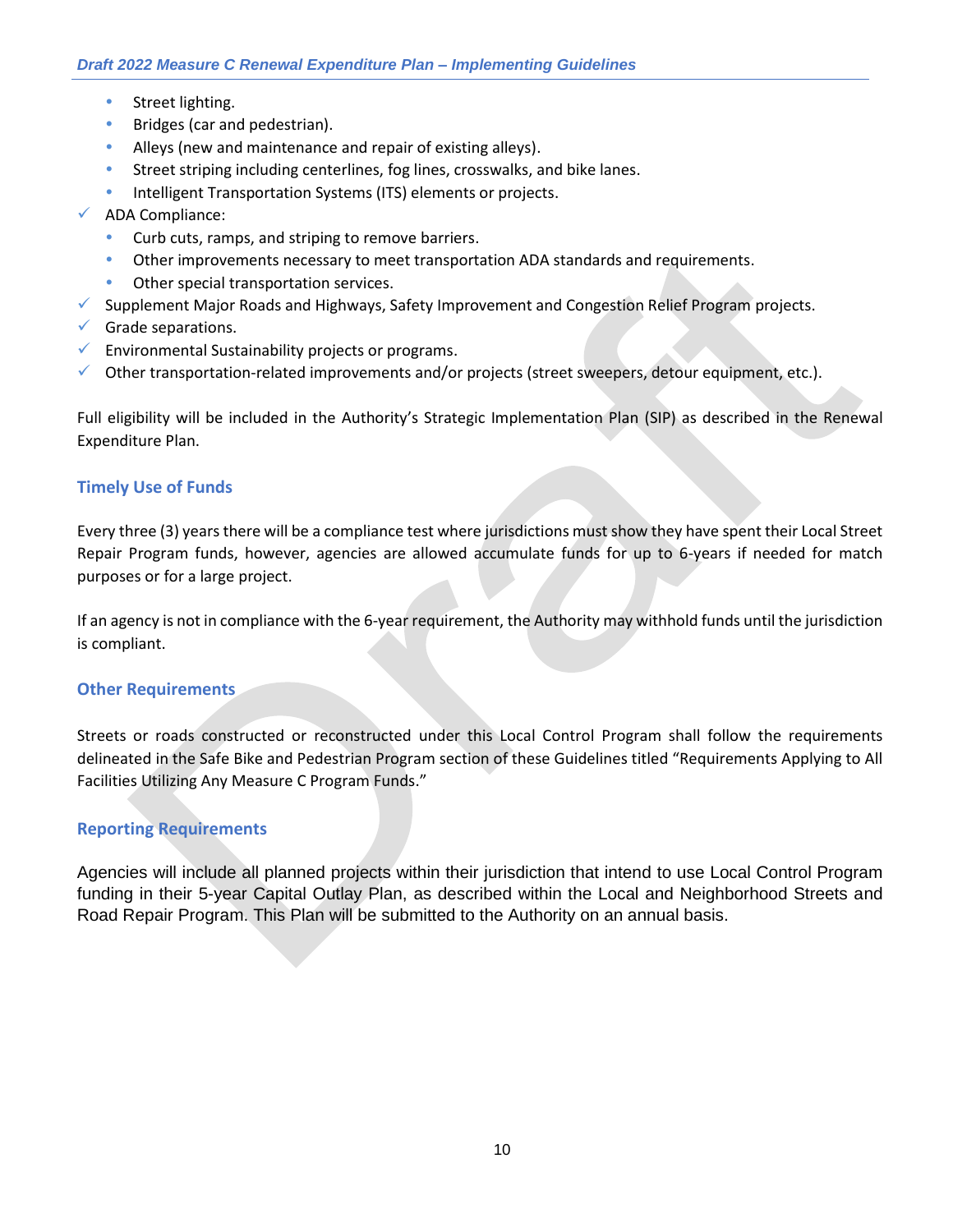## **Program 3 - Urban and Rural Public Transit**

#### **Overview/Purpose**

The Urban and Rural Public Transit Program is intended to provide funding for public transit programs that will encourage people to minimize single occupancy vehicle trips, provide enhanced mobility options for seniors, people with disabilities, and other transit dependent individuals, and improve air quality.

Improvements to the existing and planned transit services has gained prominence around the State and within Fresno County. There are significant opportunities to fund public transit improvements using State and federal funds. The Measure C allocation to this Program will provide additional opportunities for the local agencies to leverage State and federal funding.

Approximately twelve percent (12%) of Measure C Renewal funding is provided to fund improvements to the existing and planned public transit systems and facilities in the urban and rural areas of the County.

#### **Implementing Agencies**

Urban and Rural Public Transit proceeds will be allocated to each of the following agencies:

- ✓ Clovis Transit.
- $\checkmark$  Fresno Area Express (FAX).
- ✓ Fresno County Rural Transit Agency (FCRTA).

Each of the three transit providers will receive an annual allocation of Measure C Renewal funding for the improvement of public transit services. Fresno COG will receive periodic funding to update the Regional Long Range Transit Plan.

FAX and Clovis Transit are the urban transit operators in Fresno County, while FCRTA provides transit services within the thirteen (13) rural incorporated cities located outside the Fresno-Clovis metropolitan area (FCMA), as well as inter-city transit service, which focuses on providing transit trips from the small, incorporated cities and the unincorporated communities within Fresno County to the FCMA.

#### **Measure C Program Disbursement Process/Requirements**

- ✓ Funding Allocation Process:
	- Allocation made by the Authority to the transit agencies will be:
		- Clovis Transit 10%.
		- $\blacksquare$  FAX 70%.
		- **FCRTA 20%.**
	- Allocations made to Fresno COG to update the Regional Long Range Transit Plan will be reimbursed to the agency considering actual costs of staff or consultant time and expenses.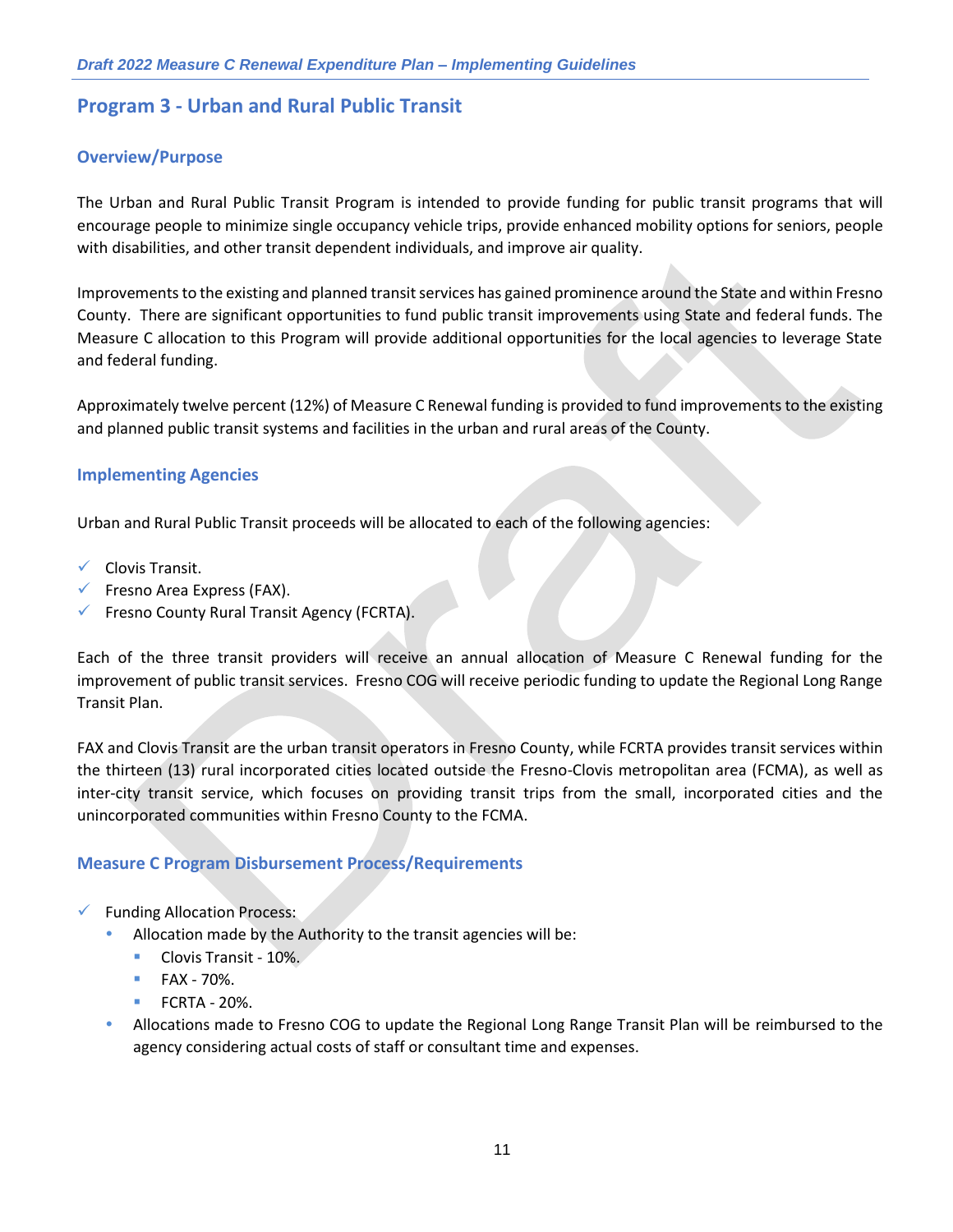- ✓ Inclusion of Projects in Approved Budget or Related Program:
	- Public transit projects shall be included in a local agency Capital Improvement Program (CIP) or Annual Budget, or by a Resolution approving an eligible project or list of projects and/or programs at a public hearing of each local agency.

#### **Eligible Projects/Programs**

The following projects are eligible for Urban and Rural Public Transit Program funding:

- Improve urban and rural fixed-route transit services including operations:
	- Bus rapid transit routes/systems.
	- Existing transit service and safety improvements.
	- Automated fare box systems.
	- Fleet conversion to evolving clean propulsion technologies.
	- American with Disability Act (ADA)/Seniors 65 Years of Age and Older/People with Disabilities transit fare subsidy.
	- Bus stop amenities.
	- **•** Improved service reliability and predictability.
	- Improved urban & rural on-demand transit services (Dial-a-ride, etc.).
	- New/Innovative Public Transit Services/Systems including operations:
	- Cost effective solutions to improving mobility in un-served or underserved areas.
	- Uber/Lyft Services.
	- On-demand ADA rides and transit expansion.
	- Driverless shuttles.
	- First/Last-mile connections.
	- Micro Transit flexible routing and scheduling.
	- Shared "rides" such as Green Raiteros, Van Vien.
	- Shared "vehicles"- such as vehicle rentals, Mio Car.
	- Expanded Senior Scrip program to include seniors 65 years and older and people with disabilities.
	- Micro mobility hubs (designed to provide and identify a range of connected travel choices).

#### **Other Requirements**

- ✓ Clovis Transit, FAX, FCRTA:
	- Reduced Public Transit Fare Program for Seniors 65 Years of Age and Older, Students, Veterans, and People with Disabilities.
	- Taxi Scrip Program for Seniors 70 Years of Age and Older.

#### **Performance Indicators**

To ensure that Measure C funds are allocated to effective programs that provide measurable results in reducing single occupant auto use, eligible projects, programs, and services will be evaluated in accordance the performance indicators and measures process noted below.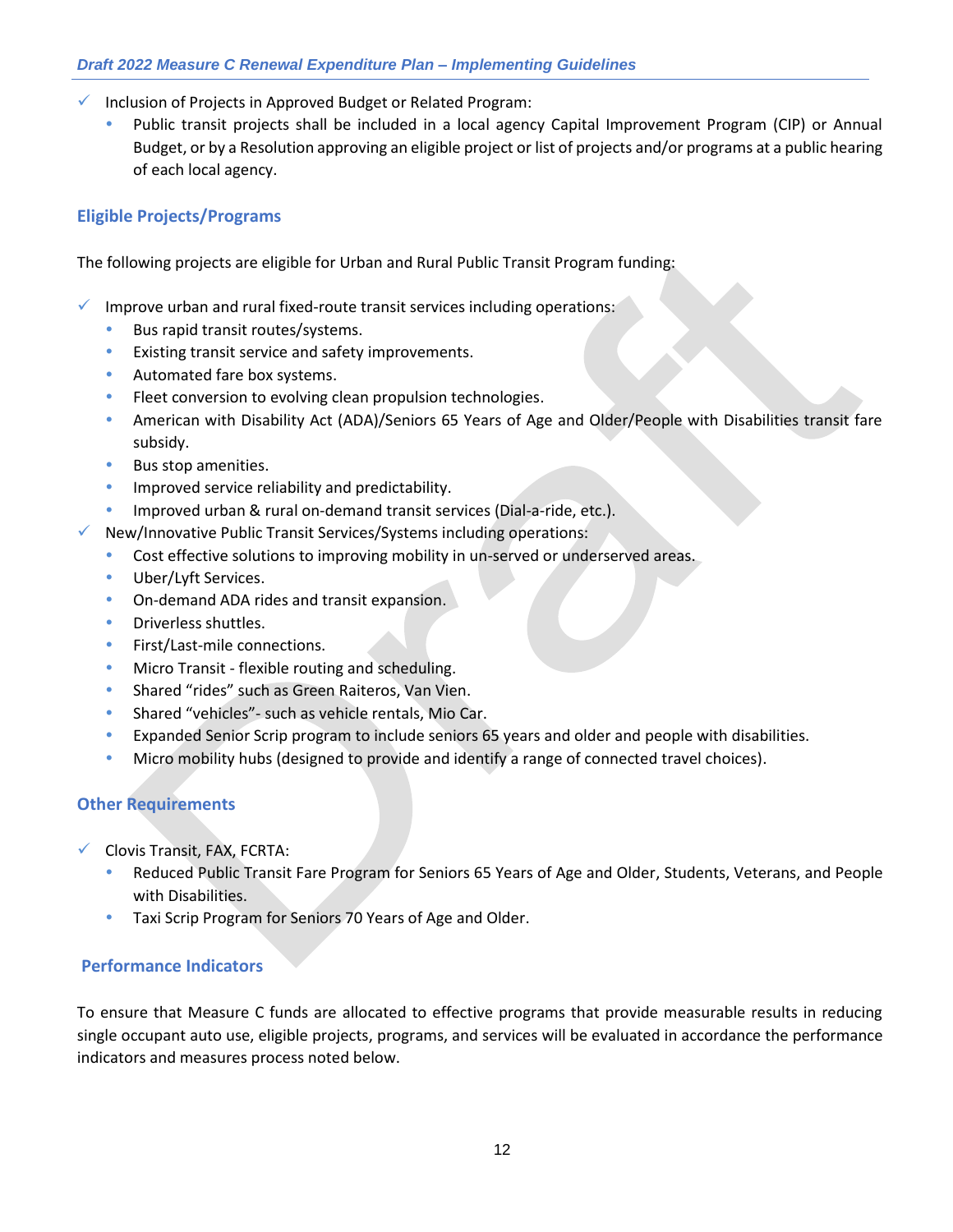#### ✓ Matching funds obtained.

Urban and Rural Public Transit Operators are required by California state law to undergo transit performance audits every three (3) years. In general, there are six (6) transit performance indicators that are used to determine how effectively and efficiently a transit operator is operating from a fiscal perspective. Those six (6) performances indicators, are:

- $\checkmark$  Operating cost.
- Fare revenues.
- $\checkmark$  Vehicle service hours.
- $\checkmark$  Vehicle service miles.
- $\checkmark$  Number of passengers.
- Number of employees.

There are also nine (9) transit performance measures, which are derived from these indicators:

- $\checkmark$  Operating cost per passenger.
- $\checkmark$  Operating cost per vehicle service hour.
- $\checkmark$  Operating cost per vehicle service mile.
- ✓ Passengers per vehicle service hour.
- $\checkmark$  Passengers per vehicle service mile.
- $\checkmark$  Farebox ratio.
- ✓ Vehicle service hours per employee.
- $\checkmark$  Vehicle service mile per vehicle service hours.
- $\checkmark$  Fare per passenger.

The results of these transit performance measures vary significantly between the urban and rural transit operators as their service areas and customer base are unique. As a result, it will be necessary to develop detailed transit performance measures within the Strategic Implementation Plan (SIP) that will serve as a companion implementation document to the Measure C Renewal Expenditure Plan and to these Guidelines. To ensure development of quality performance measures for public transit, it is envisioned that a *Measure C Transit Subcommittee* consisting of staff from the urban and rural transit agencies along with FCTA, Fresno COG and member agency staff will be formed to assist with the development of performance measures. These and/or other indicators, criteria or objectives will be taken into consideration to develop performance measures when evaluating the Urban and Rural Public Transit Program.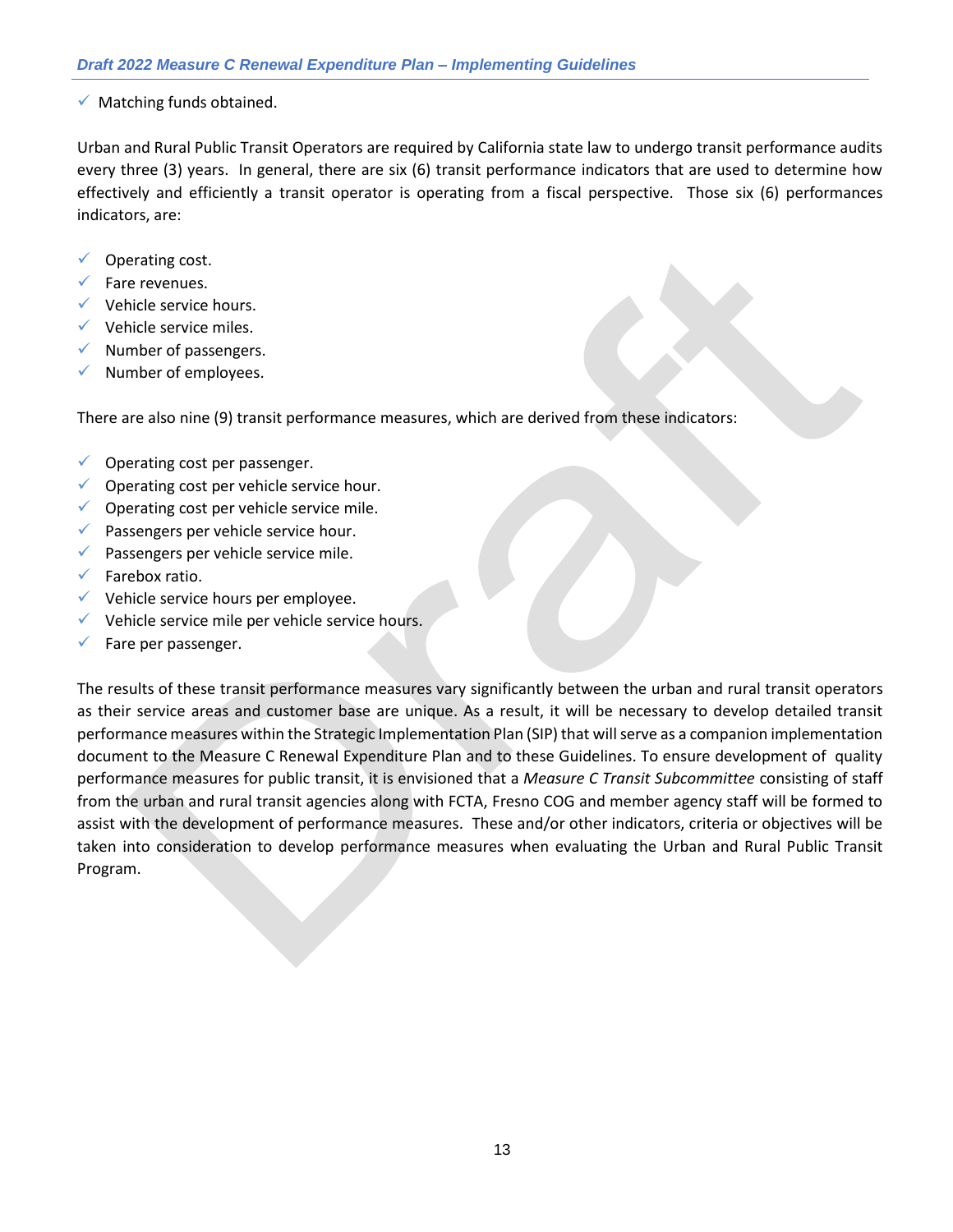## **Program 4 - Safe Bikes and Pedestrians (Including Safe Routes to School & Access for People with Disabilities)**

#### **Overview/Purpose**

The purpose of the Safe Bike and Pedestrian Program (hereinafter referred to as "Active Transportation Program") is to provide additional funding for bike, pedestrian and trail facilities and services, and safe routes to schools that will increase safety, reduce automobile trips and vehicle miles traveled (VMT), thereby improving air quality, reducing greenhouse gas (GHG) emissions, and improving health. Improvements to the existing and planned pedestrian, trail, and bicycle systems have gained prominence around the State and within Fresno County. There are significant opportunities for funding these types of projects using State and federal funds. The Measure C Renewal allocation to this Program will provide additional opportunities for the local agencies to leverage State and federal funding.

Approximately 1% of Measure C Renewal funding is provided to fund improvements to the existing and planned bike, pedestrian and trail systems.

#### **Implementing Agencies**

Active Transportation Program proceeds will be allocated to each of the agencies listed below. Each of the cities and the County of Fresno will receive an annual allocation of Measure C Renewal funding for the improvement of bike and pedestrian projects and systems. Fresno COG will prepare the Regional Active Transportation Plan (ATP) and FCTA will develop and apply performance indicators and measures.

 $\times$  15 Cities.

County of Fresno.

Fresno COG will receive periodic funding to update the Regional Active Transportation Plan.

#### **Disbursement Process/Requirements**

- ✓ Funding Allocation Process:
	- Allocation made by the Authority to the local agencies will be based on the approved annual estimate of 75% population and 25% road miles.
- ✓ Inclusion of Projects in Approved Budget or Related Program:
	- Active Transportation Program projects shall be included in a local agency Five-year Capital Improvement Program (CIP) or Annual Expenditure Plan (AEP), or an annual budget, or by a resolution approving an eligible project or list of projects and/or programs at a public hearing of each local agency.

#### **Master Plan Requirements**

By January 1, 2030, all jurisdictions within Fresno County will have updated their Active Transportation Plan for trail, bicycle and pedestrian facilities that promotes connectivity and complete streets within all of Fresno County and its urban areas. Measure C Renewal funds may be used for the following activities: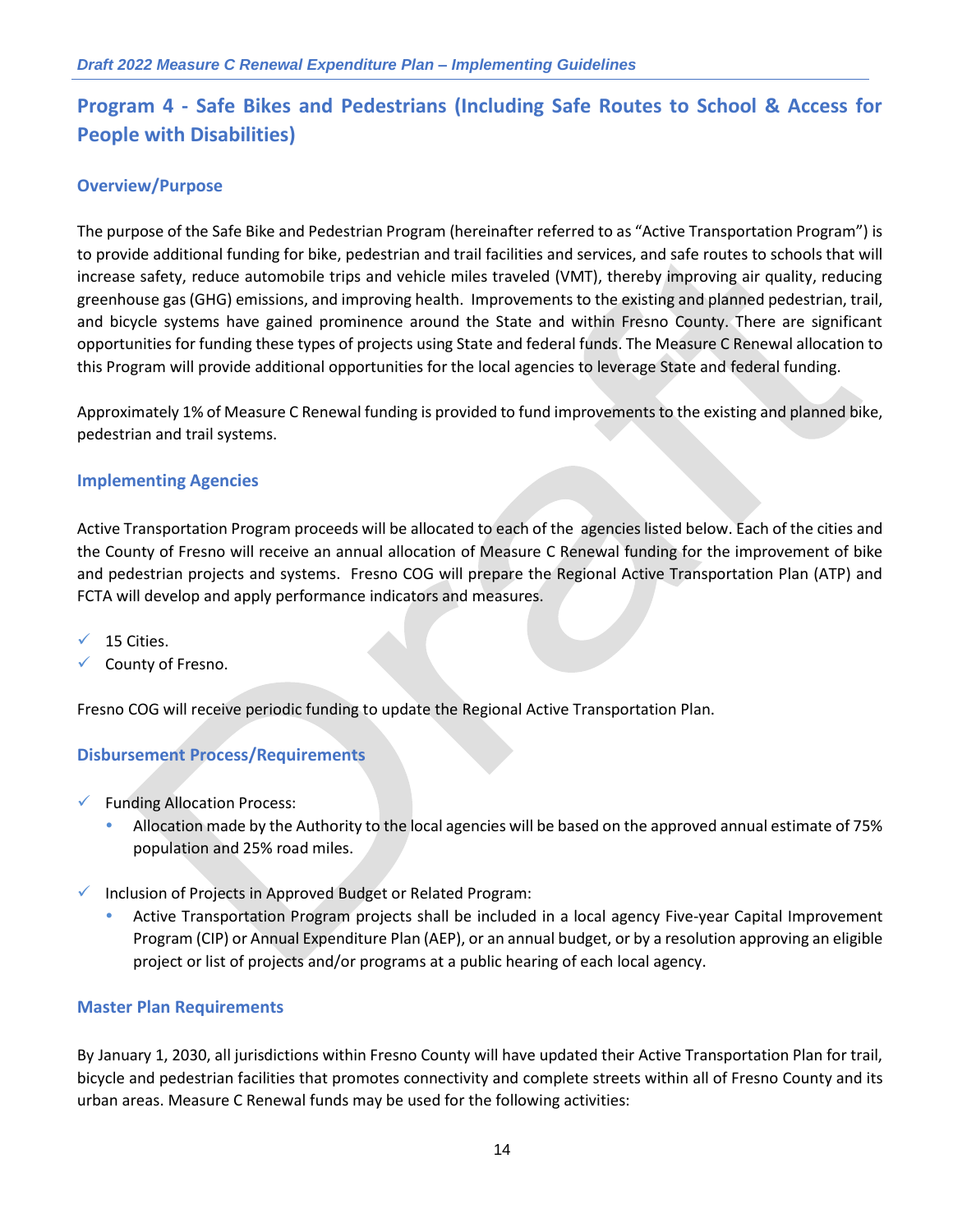- $\checkmark$  Development or update of a local agency's Active Transportation Plan.
- $\checkmark$  Development or update of the Fresno Regional Active Transportation Plan.

The Active Transportation Plan or Fresno Regional Active Transportation Plan will be the guiding documents for upgrade and/or installation of such facilities.

If any jurisdiction fails to meet this goal, the allocated funds for the Active Transportation Program facilities shall be withheld by the Authority until such time as a jurisdiction is in compliance.

#### **Exemptions**

Local agencies with less than 25,000 population are exempt from the allocated funds for the Active Transportation Program. Such funds would transfer to the Local Control Program.

#### **Allowed Accumulation of Earmark Funds Over Five (5) Years**

Every five (5) years [six (6) times in 30 years] there will be a compliance audit where jurisdictions must certify to the Authority that they have spent their allocated funds; however, funds are allowed to accumulate up to a six (6) year period (if needed) for match purposes or for a large project--then the spending goals must be met thereafter. Unused funds may revert to the Authority for redistribution to other jurisdictions.

#### **Eligible Projects/Programs**

The following transportation projects are eligible for Active Transportation Program funding:

- $\checkmark$  Active Transportation Plans and Studies (Local agency staff or consultant services).
- $\checkmark$  Regional Active Transportation Plan (FCTA/FCOG staff or consultant services).
- $\checkmark$  Bikeway, trails, and/or path projects.
- $\checkmark$  Pedestrian facilities (sidewalks, other).
- ✓ Safe Routes to Schools.
- ✓ Safety projects.
- $\checkmark$  Protected facilities.
- $\checkmark$  Traffic control devices.
- $\checkmark$  Street or trail lighting.
- $\checkmark$  Signage.
- ✓ Shoulder Improvements.
- $\checkmark$  Curb ramps, accessible pedestrian signals (APS), other related improvements.
- $\checkmark$  Public engagement and public education programs.
- $\checkmark$  New technology applications.
- $\checkmark$  Development and application of performance measures or criteria by the Authority and Fresno COG.
- $\checkmark$  Trail maintenance as further defined in this section.
- $\checkmark$  Eligible investments would include all recognized project phases including:
	- Planning and environmental analysis.
	- Conceptual and preliminary engineering.
	- Design engineering (PS&E).
	- Right-of-way acquisition, support and relocation.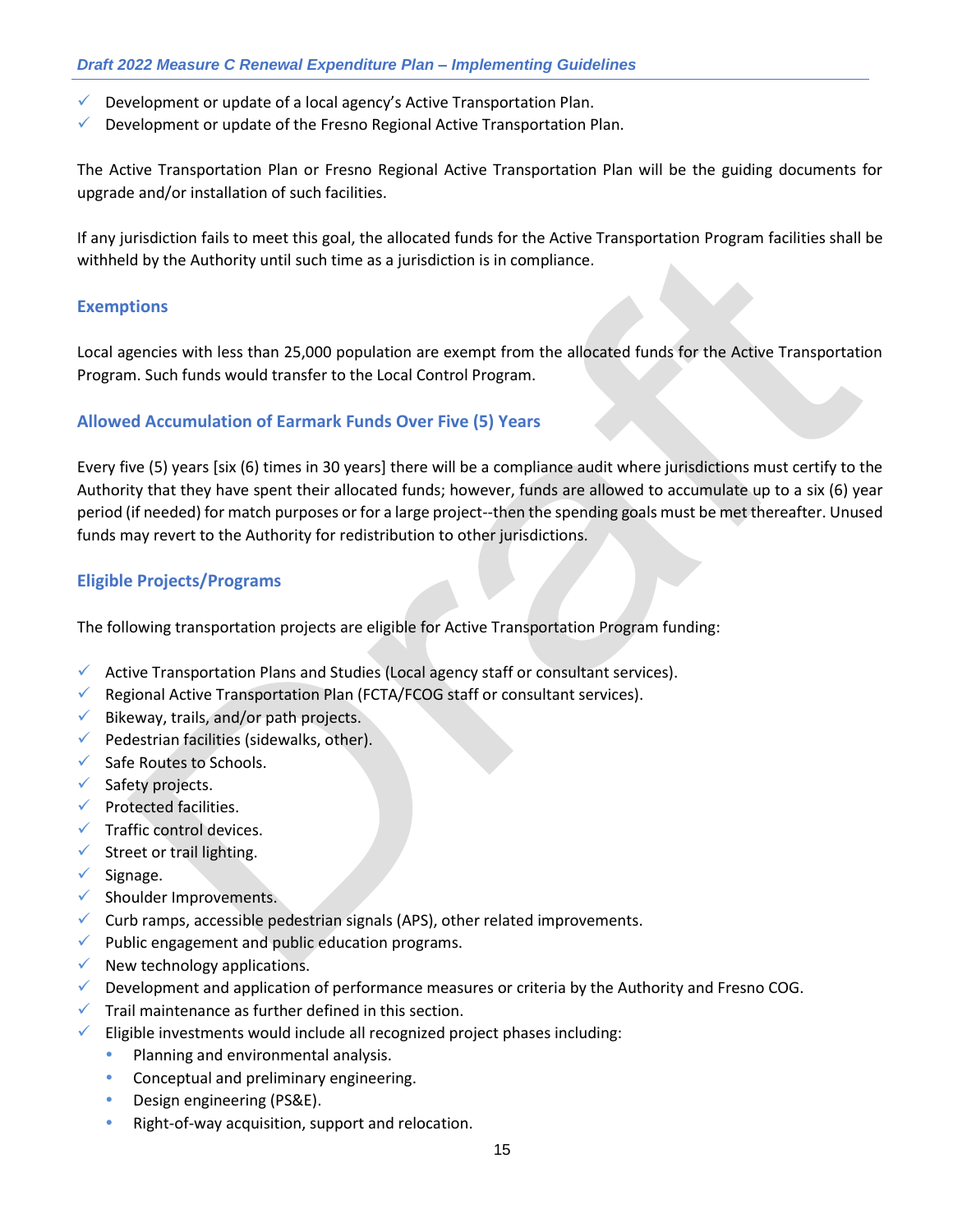- Utilities relocation.
- **Inspection of construction engineering.**
- Direct staff time (salary and benefits).
- Consultants selected consistent with a local agency selection process.
- Construction contractors selected consistent with a local agency selection process.
- Labor, materials, and equipment for day labor.
- ✓ Other Requirements:
	- Compliance check.
	- **•** Fund accumulation and non-compliance requirements.
	- Claims process/disbursements.
	- Monitoring/reporting requirements.
	- Audit process.

#### **Allocations for Active Transportation Facilities**

Measure C Renewal funds may be used for new construction, improvements to and maintenance of Active Transportation Program facilities, and for Active Transportation Plan updates.

#### **Class I, II, III, and IV Definitions and Eligibility Requirements**

The following definitions apply:

- $\checkmark$  Refer to Caltrans Highway Design Manual (HDM) Chapter 1000 for definitions of the various types of facilities. Class I facilities are not limited to bicycle use but are also available for pedestrians. Within these Renewal Implementing Guidelines and in the Renewal Expenditure Plan, they will be referred to as Class I facilities, or bicycle or shared use paths.
- $\checkmark$  Rural trails are not required to be Class I facilities. Rural trails will generally be located in areas outside of the incorporated cities. Rural trails will typically be recreational in nature.
- $\checkmark$  Design guidance for rural trails is not well defined in the HDM. These types of facilities should follow design and construction guidance as contained in the 2015 California State Parks Accessibility Guidelines, or similar guidance documents. The link is provided below.

#### **<https://www.parks.ca.gov/pages/21944/files/2015%20california%20state%20parks%20accessibility%20guidelines.pdf>**

- $\checkmark$  Class I bicycle paths and shared use paths built with Measure C Renewal funds shall, at a minimum, be designed in accordance with the design criteria for bicycle paths as set forth in the California Highway Design Manual (HDM), Chapter 1000, Bikeway Planning and Design. Within the Fresno Clovis Metropolitan Area, Class I facilities built with Measure C funds shall be twelve (12) feet minimum in width where physically feasible.
- ✓ Within the Fresno Clovis Metropolitan Area, Class I facilities built with Measure C Renewal funds shall be built so that at-grade crossings are limited to one (1) every one-half (1/2) mile at signalized intersections for new developments provided that this does not violate property owner rights.
- $\checkmark$  Class I facilities built within existing neighborhoods shall be built so that mid-street crossings on collectors, arterials, super-arterials or expressways should be either (a) controlled by an at-grade pedestrian waiting mechanism, signalized or otherwise flashing crossing or alternative warning devices, or (b) built with a grade separated crossing when these are warranted due to pedestrian or bicycle safety risks.
- $\checkmark$  Up to 20% of the jurisdiction's Active Transportation Program allocation may be allocated to the maintenance of Class I facilities.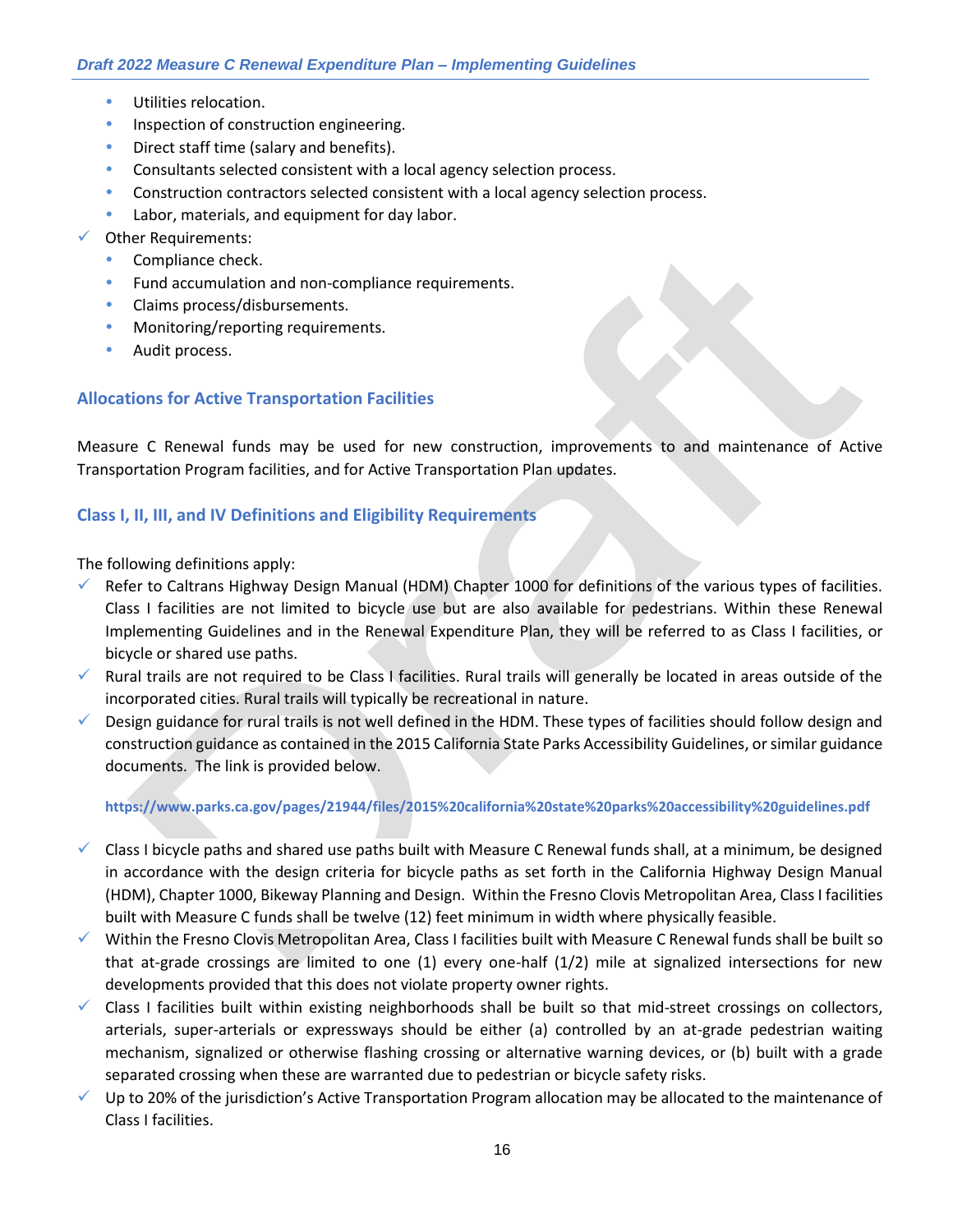- ✓ Jurisdictions shall certify to the Authority that these guidelines have been met in the utilization of Measure C Renewal funds.
- $\checkmark$  Class 2 bikeways (bike lanes) and Class 3 bikeways (bike routes) will be designed and installed in accordance with the California Highway Design Manual (HDM), Chapter 1000, Bikeway Planning and Design, and the California Manual on Uniform Traffic Control Devices (CA MUTCD).
- $\checkmark$  Class 4 bikeways (separated bikeways/cycletracks) will be designed and installed in accordance with Caltrans Design Information Bulletin 89.
- Any new or modified types of facilities are eligible for Active Transportation Program funding provided they are included in any future revision of the Caltrans HDM or related design guidance.

#### **Requirements Applying to All Facilities Utilizing Any Measure C Program Funds**

All streets and roads constructed or improved in whole or in part with Measure C Renewal funds shall include "Complete Street" features. A complete street is defined as a transportation facility that is planned, designed, constructed, operated, and maintained to provide comfortable and convenient mobility, and improve accessibility and connectivity to essential community destinations for all users, regardless of whether they are travelling as pedestrians, bicyclists, public transportation riders, or drivers. Streets and roads that utilize the Local Street Repair Program funds for maintenance and repair of streets are encouraged to include complete street elements that do not require additional pavement width.

- $\checkmark$  New Pedestrian Facilities:
	- Every highway, expressway, super-arterial, arterial or collector (exempting freeways) within the urbanized areas throughout the County that is constructed or reconstructed in whole or in part with Measure C Renewal funds shall include sidewalks, paths, walkways, or equivalent facilities on both sides of the street, road, or highway for use by pedestrians. Reconstruction projects accomplished exclusively through the Local and Neighborhood Street Repair and Maintenance Program are exempt from this requirement but are encouraged to utilize other funding sources to provide these pedestrian facilities where none currently exist.
	- Facilities built and maintained by the State of California and projects, which are either for routine maintenance or traffic safety purposes, are exempt from this requirement; however, Caltrans should be encouraged to implement these features where feasible and consistent with Caltrans regulations.
	- Expressways constructed in an urban area can meet this requirement by including a sidewalk, paths, walkways or equivalent facility on one side of the roadway.

#### $\checkmark$  New Bicycle Facilities:

- Every highway, expressway, super-arterial, arterial or collector within the County constructed in whole or in part with Measure C Renewal funds shall include accommodations for bicycle travel by a striped shoulder with a minimum width of four feet (4'). This 4' shoulder may be provided as a bike lane or a cycletrack. If an existing highway, expressway, super-arterial or collector is reconstructed and said reconstruction includes pavement widening, that project will also be subject to this requirement. Reconstruction projects accomplished exclusively through the Local and Neighborhood Street Repair and Maintenance Program are exempt from this requirement but are encouraged to utilize other funding sources to provide these bicycle facilities where none currently exist.
- Likewise, all such roadways within the County receiving pavement reconstruction (without pavement widening), rehabilitation or an overlay, slurry seal, chip seal, or seal coat funded in whole or in part with Measure C Renewal funds shall include accommodations for bicycle travel by a striped shoulder with a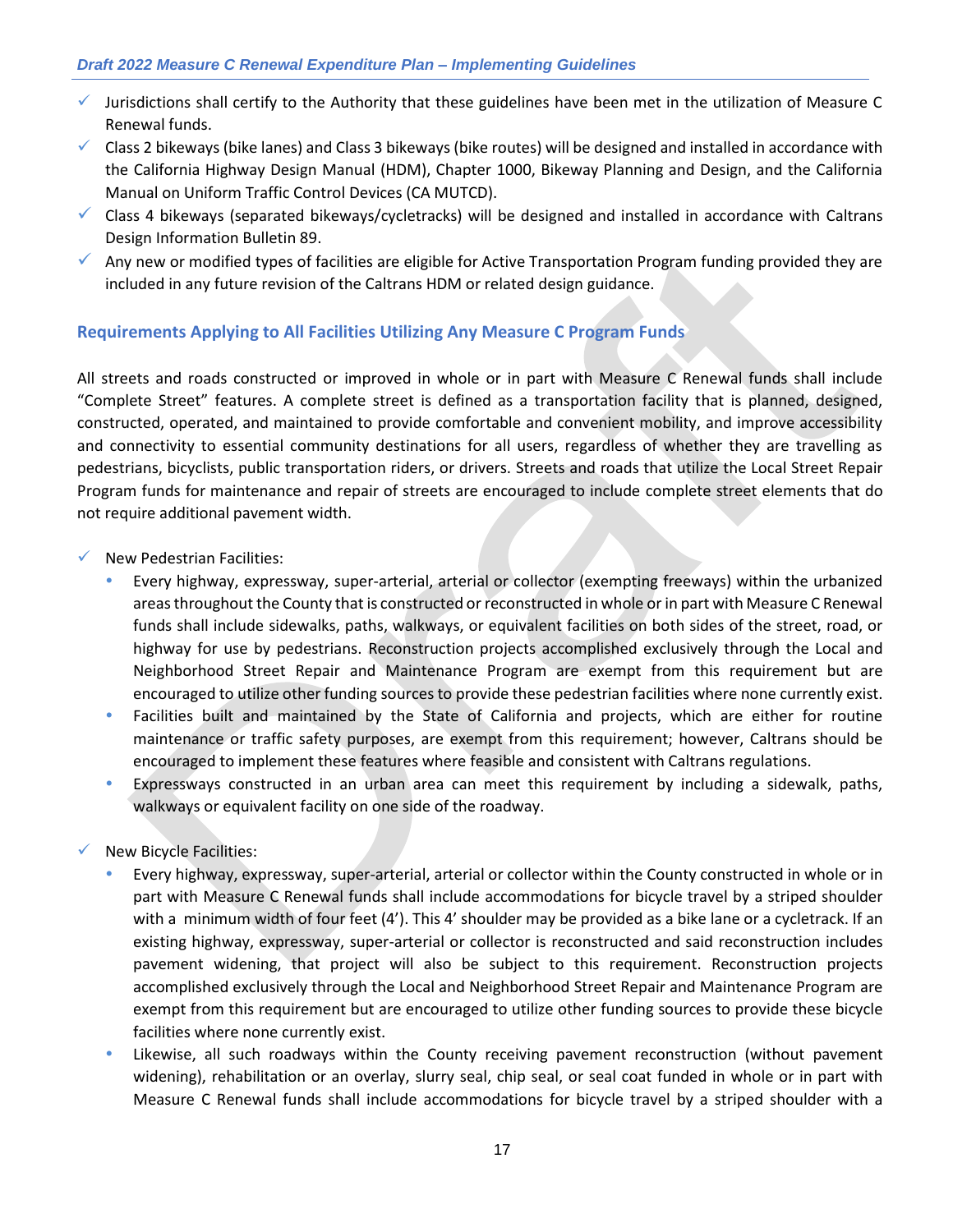minimum width of four feet (4') unless there is insufficient pavement width. This 4' shoulder may be provided as a bike lane or a cycletrack.

 On a multilane roadway, conversion of travel lanes to bicycle facilities is eligible and recommended provided the responsible agency has made a determination that excess roadway capacity exists and that the bicycle facilities are allowable.

#### **Maintained Pedestrian or Bicycle Facilities**

Any maintenance to a street, road, or highway funded in whole or in part by Measure C Renewal funds shall, at a minimum, maintain the existing level of pedestrian and bicycle access, facilities and safety features along and across the street, road, or highway.

#### **Exceptions to the Requirements**

The above requirements shall not apply if the constructing agency, after a properly noticed public hearing, determines that one (1) or more of the exceptions listed below exists. The public hearing notice shall include a statement clearly declaring that the purpose of the hearing is to review bicycle and pedestrian facility exception(s) for a proposed project using Measure C Renewal funds and identifying the specific exceptions. The exceptions are:

- $\checkmark$  The provision of pedestrian and/or bicycle access is contrary to public safety.
- An alternative route already exists, or will be built as part of a project, which is equal or better in terms of safety, distance and travel time.
- $\checkmark$  The cost of the facilities would be disproportionate (exceeding 20% of the cost of the overall project).
- $\checkmark$  Sparse population or other measurable factors indicate an absence of need.
- ✓ Significant adverse environmental effects would result from the inclusion of the facilities in the project.
- $\checkmark$  Opposition by two-thirds (2/3rds) or more of the property owners whose property lies directly adjacent to the facilities.

"Constructed" is defined as the construction of a new roadway or portion of a roadway that did not previously exist including projects to increase the capacity of an existing street or road. For the purposes of this section, "Reconstructed" is defined as the existing full improvement of an existing roadway, but which does not include additional lane capacity. Reconstruction may or may not include shoulder widening.

For the purposes of this section "Urban Areas" is defined as the Fresno Clovis Metropolitan Area and the incorporated cities of Fresno County.

#### **Flexibility if Needs Are Met**

In 2032, 2037, 2042, 2047, and 2052 the Authority will review the status of all jurisdictions' Active Transportation Plans.

If the Authority determines at a public hearing that a jurisdiction's Active Transportation Plan is less than five (5) years old when last adopted, and the Active Transportation Plan has been completed at each of these five-year marks, the allocation requirements are suspended until the next evaluation and funding will revert to the overall Local Control Program of the local jurisdiction.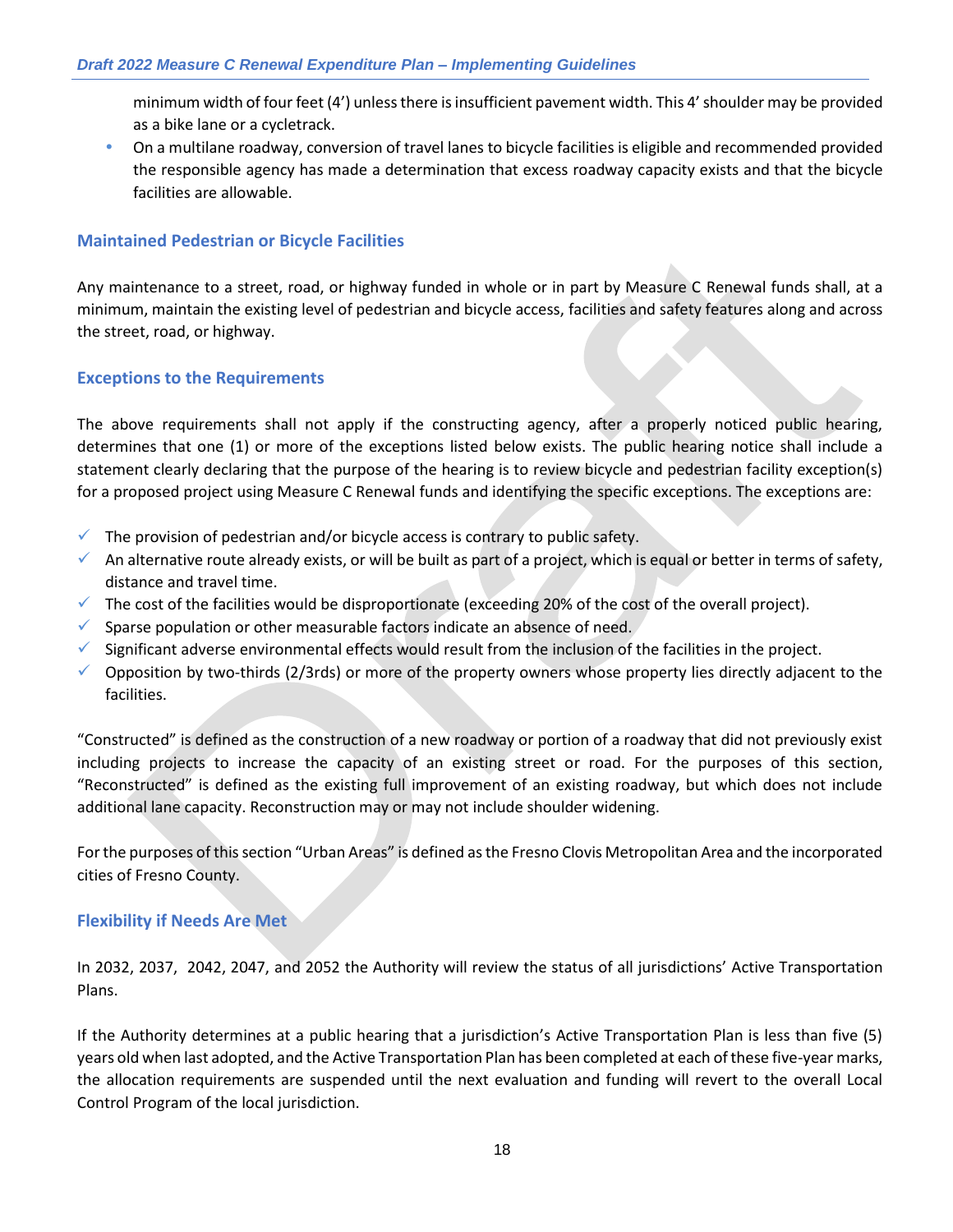#### **Bicycle and Pedestrian Facilities Maintenance**

- "On-going Maintenance" is defined as including:
	- Tree and shrub trimming, tree stake retying, replacement, or removal.
	- Fertilizing and weed control chemicals and their application.
	- Weed removal.
	- Potholes, breaks in the asphalt surface, or tree root uplifting.
	- Irrigation system repair and upkeep (repair breaks, missing heads).
	- Repair or reset timers.
	- Replace or repair stolen or damaged wires.
	- Litter removal.
	- Replace burned out light bulbs.
- ✓ "On-going Maintenance" does not include:
	- Resurfacing of asphalt except to do spot repairs from things such as a broken water line.
	- Restriping any median lines.
	- Installing or replacing signing.
	- Paying for the cost of water or electricity.
	- Maintenance at adjacent trail heads or parks.

#### **Performance Indicators**

Performance indicators include but are not limited to the following:

- **Miles of missing "path of travel" completed.**
- **Miles of Safe Routes to Schools completed.**
- Miles of new bike Lanes, paths, or trails.
- Miles of trail or bike lanes maintained.
- Miles of new bike lanes included on new road projects.
- Timely use of funds.
- Cost per mile.
- Matching funds obtained.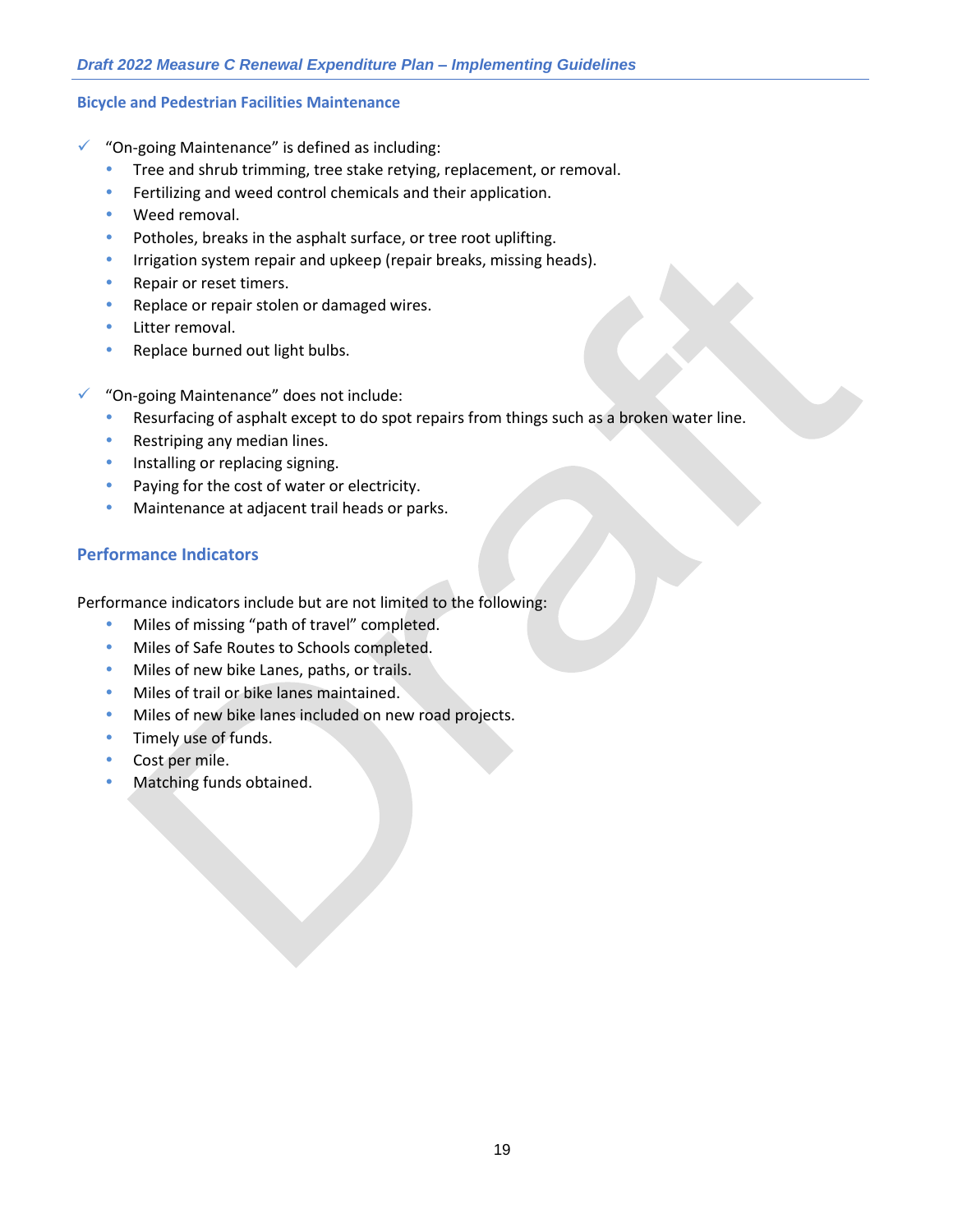## **Program 5 – Major Roads and Highways, Safety Improvement and Congestion Relief**

#### **Purpose**

The Major Roads and Highways, Safety Improvements and Congestion Relief Program identifies priority regional street, road and highway improvement projects to be implemented over the life of the Measure C Renewal Program. These projects will be funded with Measure C Renewal and/or other transportation funding. Projects within this program are considered to be of regional significance.

#### **Eligible Agencies**

Eligible agencies for this program include the 15 incorporated cities, Fresno County, the Fresno Council of Governments (Fresno COG, the Fresno County Transportation Authority (FCTA or the Authority), and Caltrans.

#### **Program Implementation**

Implementing Agencies will be designated for each of the regional projects included on the Tier 1 Urban or Rural Project List prior to beginning project development activities. The Implementing Agency will generally be the owner of the facility; however, it may also be the sponsoring agency for a project that is not a part of their system. The Authority may also choose to be the Implementing Agency for a project on facilities owned by others. The owner of the facility must agree to another agency assuming the role of Implementing Agency.

#### **Definitions**

Projects within this Program are generally on the State Highway System, as those facilities are regional by nature; however, projects can also include those on major local arterials that serve more than one city or area of the county. Fresno Yosemite International (FYI) Airport is also included as a regional facility, as it facilitates passenger and freight travel from throughout Fresno County to state, national, and international destinations.

#### **Eligible Project Lists**

The Renewal Expenditure Plan contains Tier 1 and Tier 2 Project Lists for both urban and rural areas of the County. The Tier 1 projects are part of the initial 15 years of the Measure C Renewal Program, while the Tier 2 lists are projects potentially eligible for funding in the second 15 years of the Measure C Renewal Program. Tier 1 Urban and Rural Project Lists are both slightly over committed. The Tier 1 and Tier 2 lists are included as Tables 4 through 7 in the Renewal Expenditure Plan. Over committing of Tier 1, not to exceed 25% of the overall funding target, is included in the list of Tier 1 projects. All Tier 1 projects are high priority, and any uncompleted projects would very likely become high priority for the second 15 years of Measure C Renewal funding. Over committing allows the advancement of critical projects through the project delivery process so that they are ready for funding as it becomes available. Over commitment also allows agencies to take advantage of future potential funding opportunities that cannot be anticipated or quantified at this time.

The Renewal Expenditure Plan contains \$35 million for improvements at FYI Airport, with \$14 million of this funding being available in the first 15 years and with the remainder in the second 15-year period. The City of Fresno will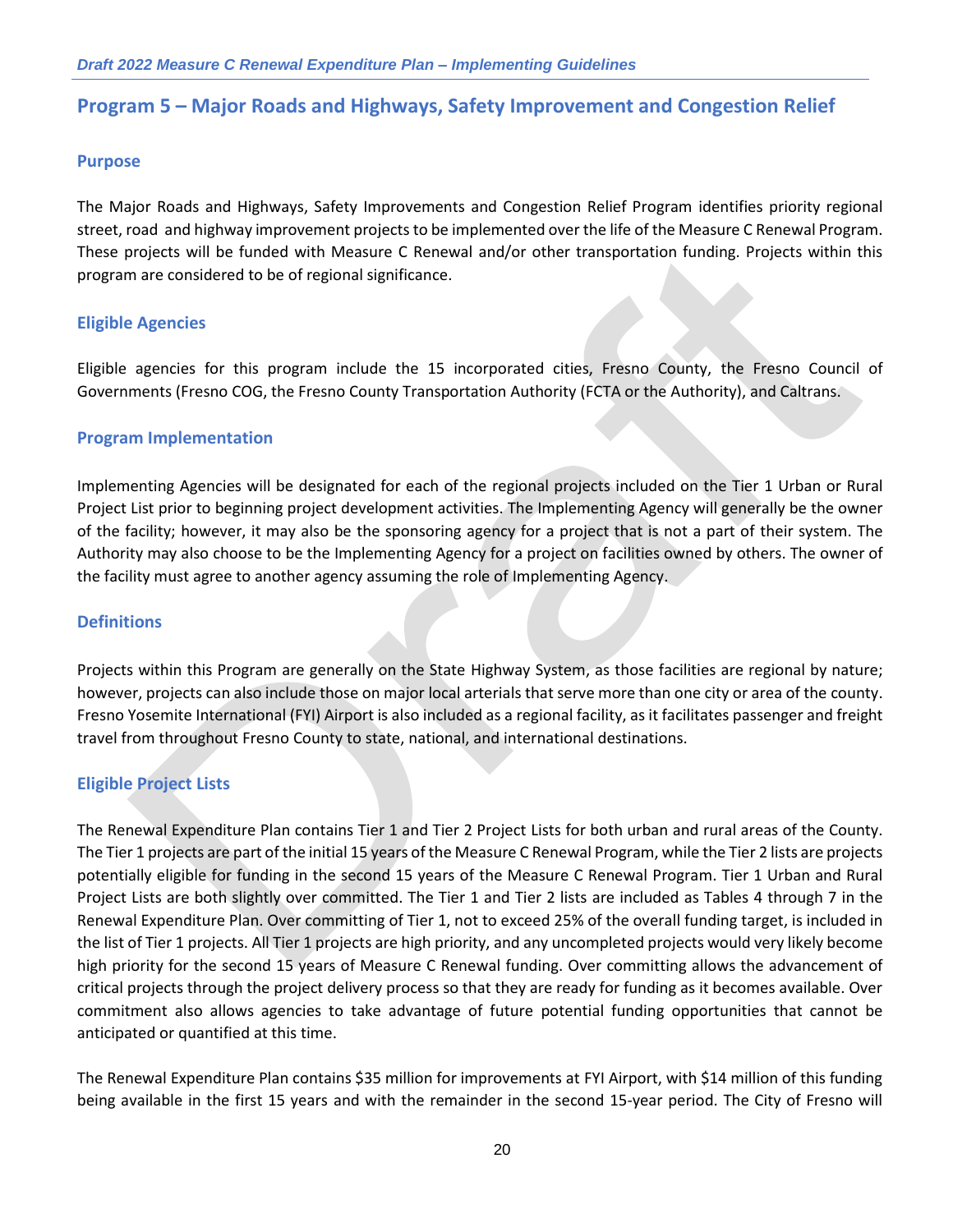determine the priority projects for this reserve funding. If requested by the City of Fresno, the FCTA Board may consider advancing airport revenues from the second half on the measure into the first 15 years.

#### **Flexibility and Plan Modifications**

Fresno COG and FCTA will conduct biannual Major Roads and Highways, Safety Improvements and Congestion Relief Program reviews and updates, the purpose of which will be to ascertain project delivery status, as well as validity of funding availability. Adjustments to delivery schedules and funding contributions may be necessary as a part of these updates.

No later than June 30, 2027, Fresno COG and FCTA will identify projects from the Tier 1 lists for the first seven (7) years of the Measure C Renewal Program. These projects will be selected based on relative priority, deliverability, and cash flow. No later than June 30, 2034, Fresno COG and FCTA will identify projects from the Tier 1 lists for years eight through fifteen (8-15) of the Measure C Renewal Program; again, based on relative priorities, deliverability, and cash flow.

Beginning no later than 2041, Fresno COG and FCTA will develop and conduct a comprehensive public engagement process to help guide the effort to establish the list of projects to be funded during the second half of the Measure Renewal. No later than June 30, 2042, Fresno COG and FCTA will adopt a list of urban and rural projects to be funded during the second half of the Measure Renewal.

The FCTA Board may consider bonding of future revenues if project needs, and deliverability exceed cash flow.

#### **Regional Transportation Mitigation Fee Program (RTMF)**

The Measure C Renewal Expenditure Plan sets forth requirements related to implementation of the Regional Transportation Mitigation Fee (RTMF) Program. The Measure C ballot in 2006 included requirements for local Fresno County cities and the county (local agencies) to implement Regional Transportation Mitigation Fees pursuant to California Government Code Sections 66000, *et seq*. and remit the proceeds to the FCTA to supplement construction of projects in the Regional Transportation program. The ballot also included enforcement mechanisms to ensure all Fresno County local agencies participated in the program. In response to those requirements, and to implement a consistent regional fee, the local agencies formed a Joint Powers Agency (JPA), Fresno County Regional Transportation Mitigation Fee Agency (FCRTMFA), pursuant to California Government Code Sections 6500, *et seq*.,

This Measure Renewal provides for the continuation of the RTMF program established by the 2006 Measure, including all local agency enforcement mechanisms, the perpetuation of the Fresno County RTMF Agency through the life of the Measure and all adopted policies and agreements currently in effect pertaining to the mitigation fee program. The Measure also recognizes that mitigation fees are governed by State law, which changes from time to time, and stipulates implementation of the program shall remain in compliance with California law. California statute currently requires a major update to the NEXUS in 2028, which will revisit how the fee has been spent on current projects, consideration of future projects, adjustments to rates, and all other legal program requirements.

The RTMF Program requires that new growth and development within the county and each of the cities contribute to regional street and highway project costs. The RTMF Program ensures that growth and development pay for their fair share of impacts to the county's transportation facilities. The RTMF Program can only be used to mitigate transportation impacts related to growth; it cannot be used to address existing deficiencies.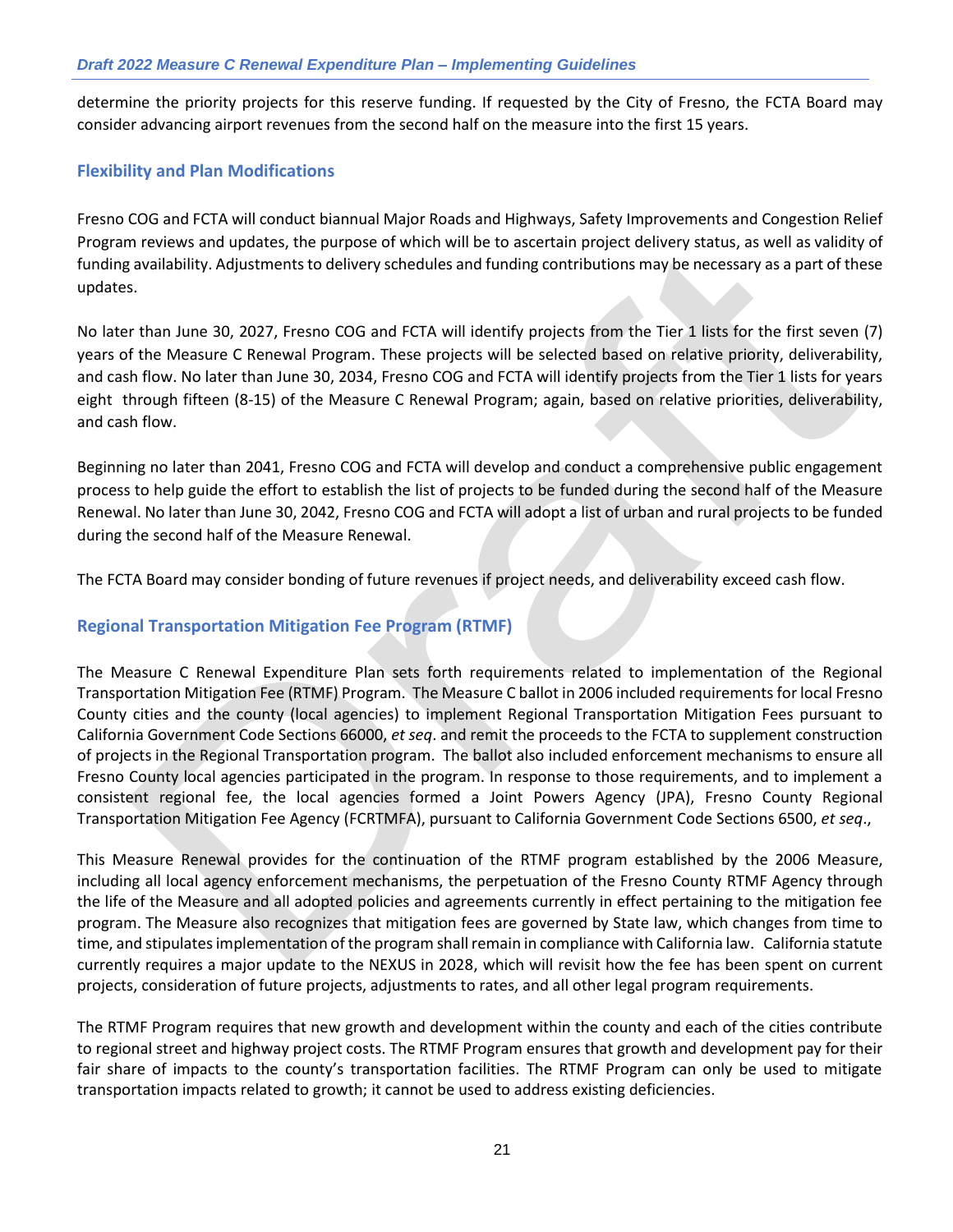The Authority, consistent with the adopted and updated Measure C Expenditure Plan, shall have the authority and flexibility to allocate the RTMF based upon regional priority need within the county as defined by the biannual update of the Major Roads & Highways, Safety Improvement and Congestion Relief Program consistent with State law governing impact mitigation fees.

No later than June 30, 2027, all Measure C agencies must extend the RTMF JPA established as a part of the second Measure C, consistent with Section 7 of the JPA Agreement. If any city or Fresno County should choose to not implement the RTMF, that agency shall forfeit annually from the Local Control Program, an amount equal to the amount of RTMF that would otherwise have been paid for development projects within that jurisdiction during the year. If an agency chooses to not implement the RTMF, that agency shall notify the Authority of such decision and shall file an advisory report with the Authority for each development indicating the amount of RTMF that would have been paid. The Authority shall make a total calculation of RTMF obligation on an annual basis and deduct the appropriate amount of funds for the RTMF from the Local Control Program allocation for that agency.

#### **Funding Allocations**

Each Implementing Agency will request project funding from the Authority, which will be provided through a Cooperative Funding Agreement. These agreements will allocate funding for the initial project phase(s). As the project progresses and additional funding is necessary to proceed to subsequent phases, the agreement will be amended to reflect the additional costs. All funding agreements reimburse Implementing Agencies for funds expended. The agreements do not provide agencies with advanced funding.

#### **Other Requirements**

Implementing Agencies will be required to report project progress on an on-going basis to the Authority. Projects requiring cost increases not associated with subsequent project phases must be thoroughly justified by the Implementing Agency. A funding agreement amendment must be approved prior to expending funds beyond the approved project budget.

Implementing Agencies will furnish, install and maintain project funding signage recognizing the Measure C Renewal funding contribution. Details of said signage will be contained in the SIP.

All major roads and highways constructed, improved, or reconstructed under this Program shall follow the requirements delineated in the Safe Bike and Pedestrian Program section of these Guidelines titled "Requirements Applying to All Facilities Utilizing Any Measure C Program Funds."

#### **Performance Indicators and Measures**

Performance indicators and measures may include but are not limited to the following:

- $\checkmark$  Indicator: Reduce vehicle miles traveled (VMT)/capita.
	- Performance Measure (PM): transit trips, average vehicle occupancy on project, change in jobs + dwelling units, change in land use diversity, and neighborhood services accessibility.
- $\checkmark$  Indicator: Reduce congested VMT/capita.
	- PM: Congestion severity, travel time reliability, growth in project corridor.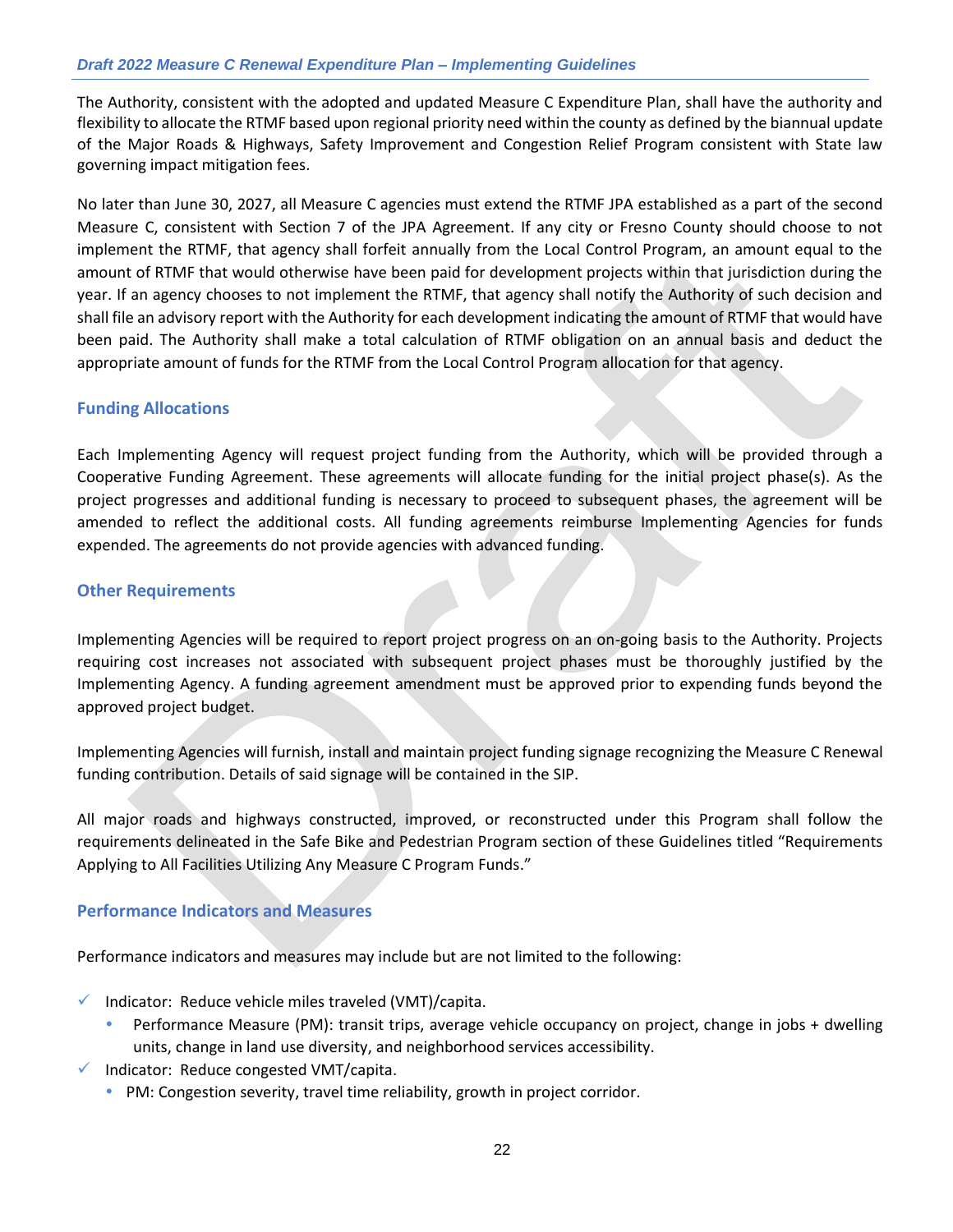- ✓ Indicator: Increase multi-modal travel.
	- PM: Transit person-trips on segment, street connectivity, bike network connection, -transit activity, residential mode split.
- $\checkmark$  Indicator: Economic prosperity (jobs).
	- PM: Job access, job growth.
- ✓ Indicator: Economic prosperity (schools).
	- PM: School access, school enrollment.
- $\checkmark$  Indicator: Economic prosperity (agriculture).
	- PM: Acres of ag land near project.
- ✓ Indicator: Improve freight movement.
- PM: STAA truck route status, truck mode, industrial jobs share, industrial job growth.
- ✓ Indicator: Safety.
	- PM: Total collisions, Collision rate, bike/ped collision & rate.
- ✓ Indicator: Maintain State of Good Repair.
	- PM: SHOPP, PCI, volumes.
- ✓ Indicator: Socioeconomic Equity.
	- PM: EJ population, EJ percent, EJ accessibility**.**
- ✓ Indicator: Matching funds obtained.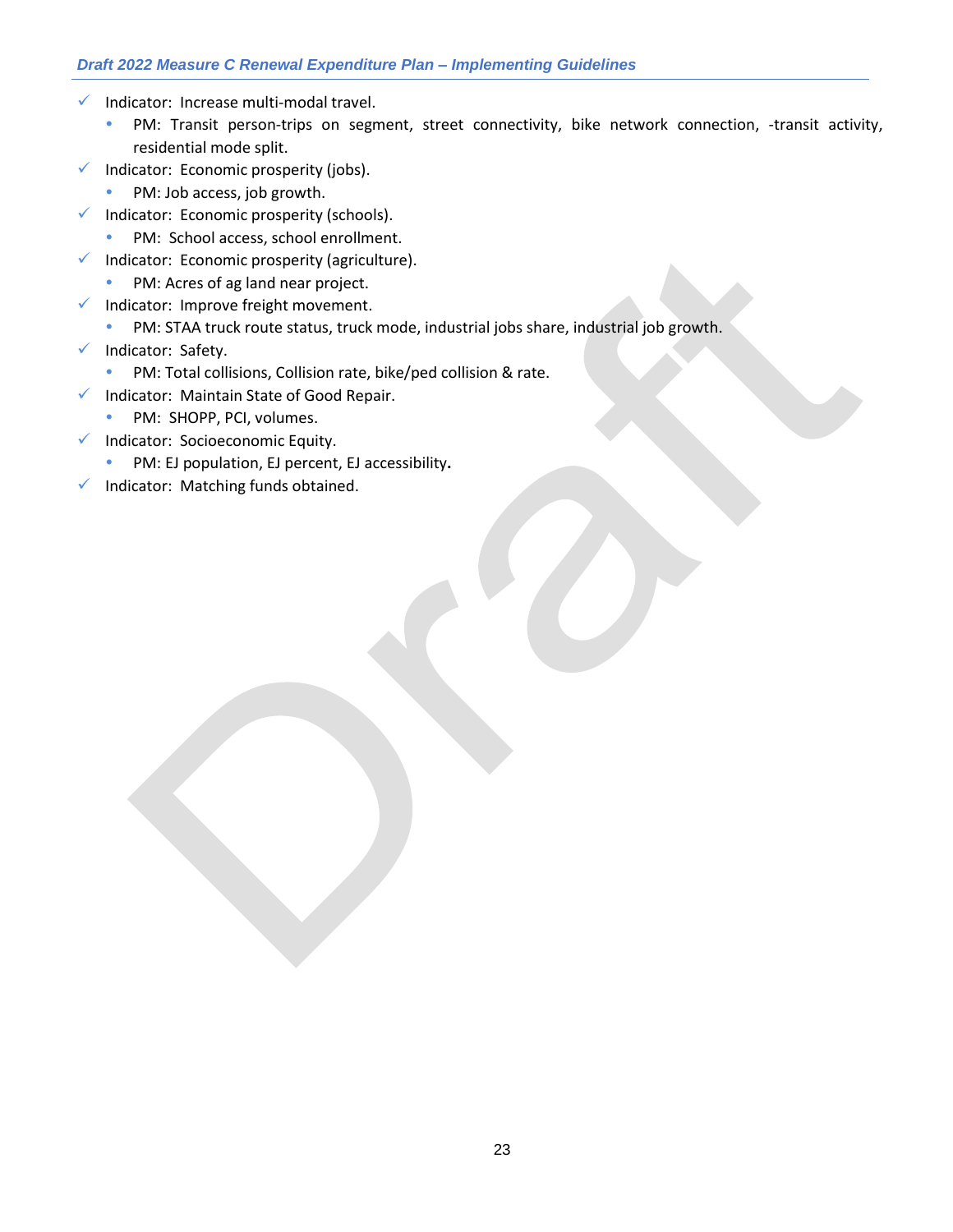## **Program 6 – Environmental Sustainability**

Nationwide, the San Joaquin Valley suffers the worst air quality for certain pollutants. Tailpipe emissions, agriculture, industry and the geography of the Valley have resulted in high concentration of ozone and particulate matter that lead to a disproportionately high rate of respiratory diseases such as asthma. The Valley has also experienced severe drought, wildfire, flash flooding, and prolonged triple-digit summer temperatures that have been exacerbated by climate change. Transportation sector contributes far more than 40% of the greenhouse gas (GHG) emissions.

In order to respond to the State's goals of GHG reduction, and to improve air quality in the Fresno region, the Environmental Sustainability Program addresses these issues by providing funding for programs and projects that would increase the vehicle electrification rate, enable new technologies, facilitate non-single-occupancy-vehicle travel, and encourage sustainable land use development. In addition, in order to preserve the transportation investments made by the voters in Fresno County, and maintain a livable and enjoyable living environment, this Program also provides funding to encourage local agencies and Caltrans to remove litter from the roadways.

Providing a separate Renewal Program for environmental sustainability in no way implies these are the only funds within the Measure C Renewal Program dedicated to these purposes. In fact, each of the previous five (5) Renewal Programs all contain elements or provisions to improve air quality and reduce GHG emissions. This Program will provide funds over and above those contained within those other Renewal Programs.

The agencies listed below are eligible for Environmental Sustainability Program funding. Private sector, non-profit organizations, or other government agencies may also apply through a sponsoring local government agency where the project is located. The agencies listed below would be considered the Implementing Agency for each eligible project.

- $\times$  15 Incorporated cities within Fresno County.
- ✓ County of Fresno.
- ✓ Fresno Council of Governments.

Typically, the 16 local agencies in Fresno County would be the primary applicants for these funds; however, some projects or programs may be of a more regional nature, in which case Fresno COG or FCTA may be the logical applicant.

#### **Funding Disbursement Process/Requirements**

All the projects or programs under the Environmental Sustainability Program are competitive. Specific implementation policies and guidelines will be developed for each project type or program following Measure C Renewal approval by the voters.

#### **Eligible Projects and Programs**

- ✓ **Clean Energy:** Approximately *\$22 million (.32% of the Measure)* is dedicated to this program.
	- Charging stations, hydrogen fueling, CNG, etc.
	- Regional Zero-Emission Vehicle Readiness and Implementation Plan (FCTA/FCOG staff or consultant services).
	- Local agency Zero-Emission Vehicle Readiness and Implementation Plans.
	- Clean vehicle power support facilities.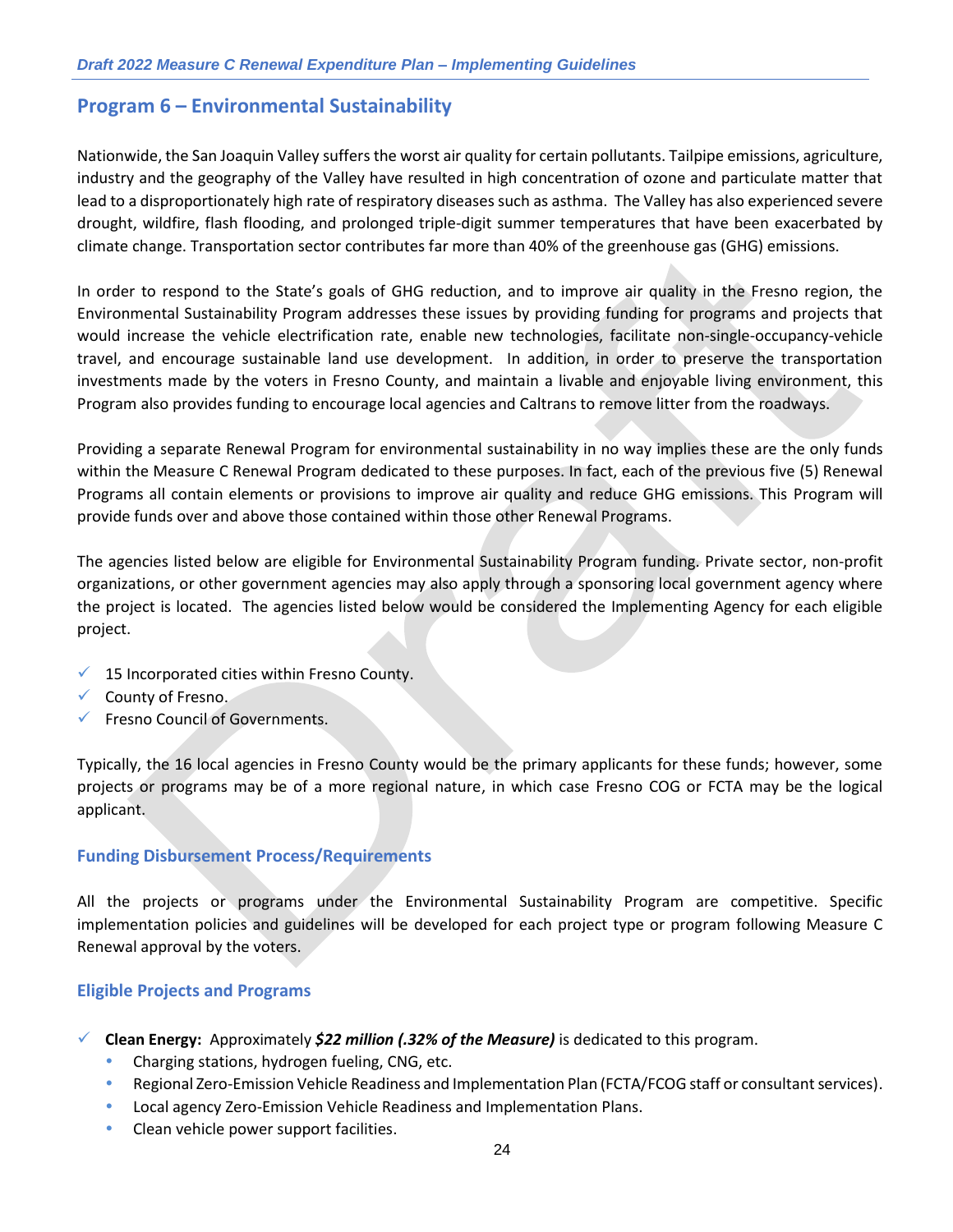- Microgrid/solar EV battery charging.
- Other clean transportation projects or programs.

✓ **Travel Choice:** Approximately *\$20 million (.29% of the Measure)* is dedicated to this program.

- Micro mobility hubs (are designed to provide and identify a range of connected travel choices).
- Innovations in micro mobility (bicycles, e-bikes, electric scooters, electric skateboards, shared bicycles, and electric pedal assisted bicycles).
- Rideshare, and car and vanpool programs
- Increased opportunities for telecommuting.
- Broadband infrastructure for telecommuting and education facility purposes.

✓ **Future Technologies:** Approximately *\$40 million (.59% of the Measure)* is dedicated to this program.

- Other new technology applications.
- Future technology improvements.

✓ **Transit Oriented Program (TOD) and Opportunity Corridors:** Approximately *\$45 million (.66% of the Measure)* is dedicated to this program. TOD grants provide funding for transportation facilities in new or revitalized developments that support increased demand for transit with higher density and mixed land use. TOD developments reduce our dependence on the automobile by providing funding incentives for more public or alternative transportation.

The Measure C Renewal Program and its goal of vibrant communities that are accessible by sustainable transportation options, is integrally linked to the implementation of the Regional Transportation Plan/Sustainable Community Strategy (RTP/SCS). The selected RTP/SCS scenario will achieve the goals of reducing sprawl while supporting higher densities in urban areas with high quality public transit options.

As an example, the Fresno Opportunity Corridors (FOC) plan was developed as a part of the DRIVE initiative and is aimed at helping implement the Measure C Renewal Program, RTP/SCS and the Fresno General Plan. FOC has the potential to receive hundreds of millions of dollars from State, federal and philanthropic sources needed to build intense high quality equitable transit-oriented development (eTOD) with affordable housing and other desirable mixed-uses along eleven (11) miles of complete multi-modal streetscapes in central and south Fresno. It is also a model for all cities in Fresno County and the Valley that want vibrant places along their key corridors designed as high activity mixed-use centers that better meet the health, housing, jobs, business, recreation and transportation needs of their stakeholders while producing significant reductions in VMT and GHGs and improving environmental quality, fiscal efficiency, and many other opportunities. Implementation of Opportunity Corridors is an eligible expense within the Measure C Renewal Local Control Program. In addition, certain elements of Opportunity Corridors may also be eligible within the Urban and Rural Transit, Safe Bikes and Pedestrians, Major Roads and Highways, and Environment Sustainability Programs.

#### ✓ **Litter Abatement:** Approximately *\$10 million (.15% of the Measure)* is dedicated to this program.

Matching funds would be available on a one-for-one basis to secure Caltrans funding for increased litter abatement activities. One-half of the matching funds would come from the Measure C Environmental Sustainability Program and one-half would come from any Measure C eligible agency that chooses to participate in the program.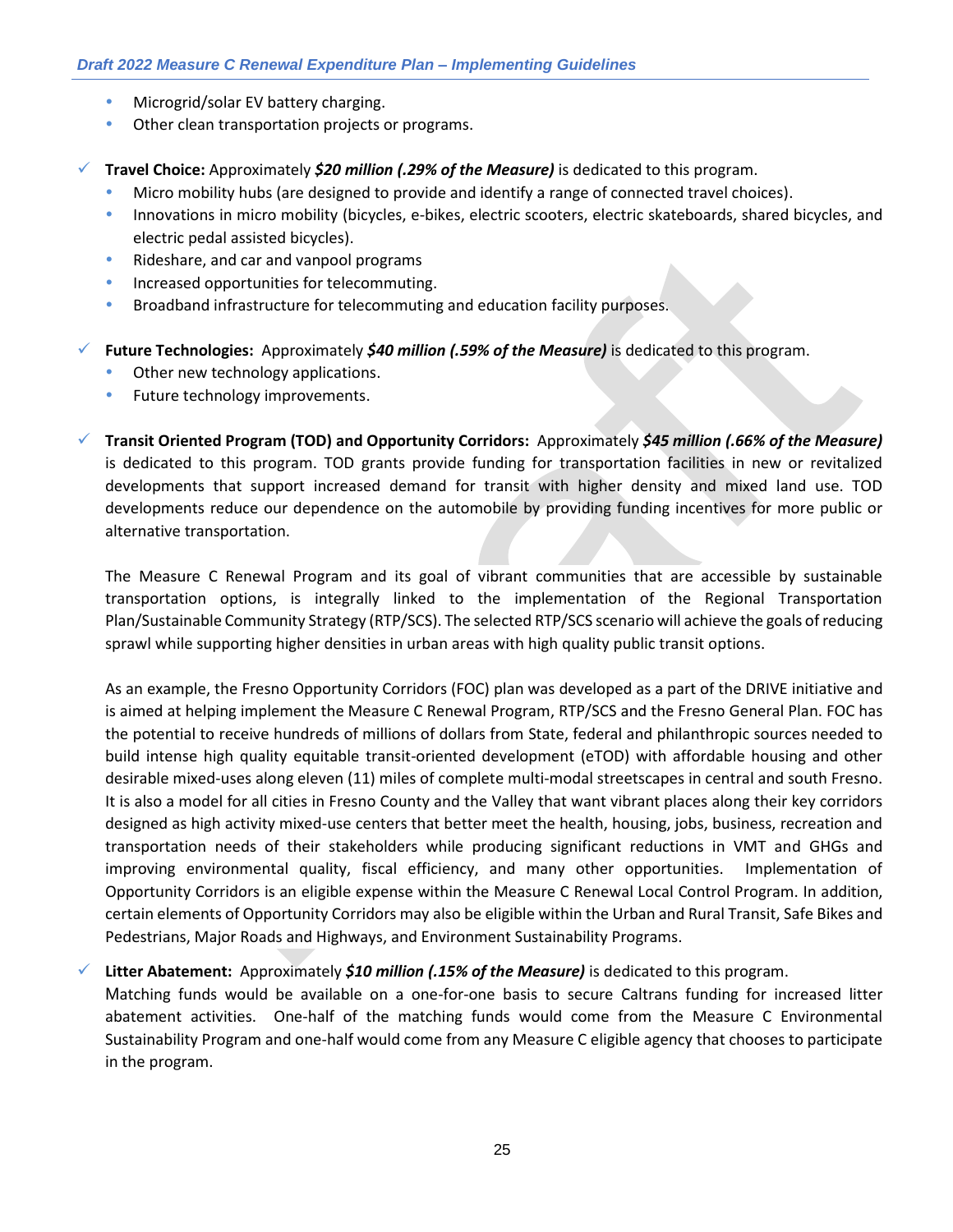Enhanced litter abatement would be limited to State highways in order to maximize Caltrans funding. In addition, the local matching funds for litter abatement would be eligible within the Local Control Program. Participating agencies may also provide a soft match in the form of time and materials.

#### **Eligible Investments**

Eligible investments would include all recognized project phases including:

- $\checkmark$  Planning and environmental analysis.
- $\checkmark$  Conceptual and preliminary engineering.
- $\checkmark$  Design engineering (PS&E).
- $\checkmark$  Right-of-way acquisition, support and relocation.
- ✓ Utilities relocation.
- $\checkmark$  Construction of any transportation-related project including alleys and unpaved roads.
- $\checkmark$  Inspection of construction engineering.
- $\checkmark$  Direct staff time (salary and benefits).
- $\checkmark$  Consultants selected consistent with a local agency selection process.
- $\checkmark$  Construction contractors selected consistent with a local agency selection process.
- $\checkmark$  Labor, materials, and equipment for day labor.

#### **Project Requirements**

#### ✓ **Clean Energy:**

This program would fund clean and alternative energy projects such as hydrogen fueling, electric charging, compressed natural gas (CNG), projects etc., that reduces the production of GHG and priority pollutants. Local governments and other entities are encouraged to develop plans and deploy such clean energy projects systematically. When developing such plans, entities are encouraged to reach out the communities and solicit input from the public and the users. With a few possible exceptions to be determined by the Authority and its staff, clean energy projects do not include power generation or distribution facilities.

#### **Travel Choice:**

This program would fund micro-mobility and other projects that would reduce the use of private automobiles. Micro-mobility refers to a combination of small and low-speed vehicles and conveyances that are electric or human-powered and that are either privately owned or part of a shared-fleet. This program will also provide funding for programs or infrastructure that would facilitate telecommute and for support of car and vanpool programs.

#### ✓ **Future Technologies:**

This program would fund future unforeseen technologies that have potential for broad benefits to Fresno County residents, assisting the region in meeting its air quality goals. These should be projects of regional significance in the areas of research, development, demonstration, and deployment that will advance public transit or transportation systems. These new technologies could focus on technological advances in public systems, safety features, fuel efficiencies and alternatives, ITS applications, and education or information dissemination. They may also promote passenger safety and satisfaction, attract customers, improve capital and operating efficiencies, reduce environmental and air pollution, and ease dependence on fossil fuels.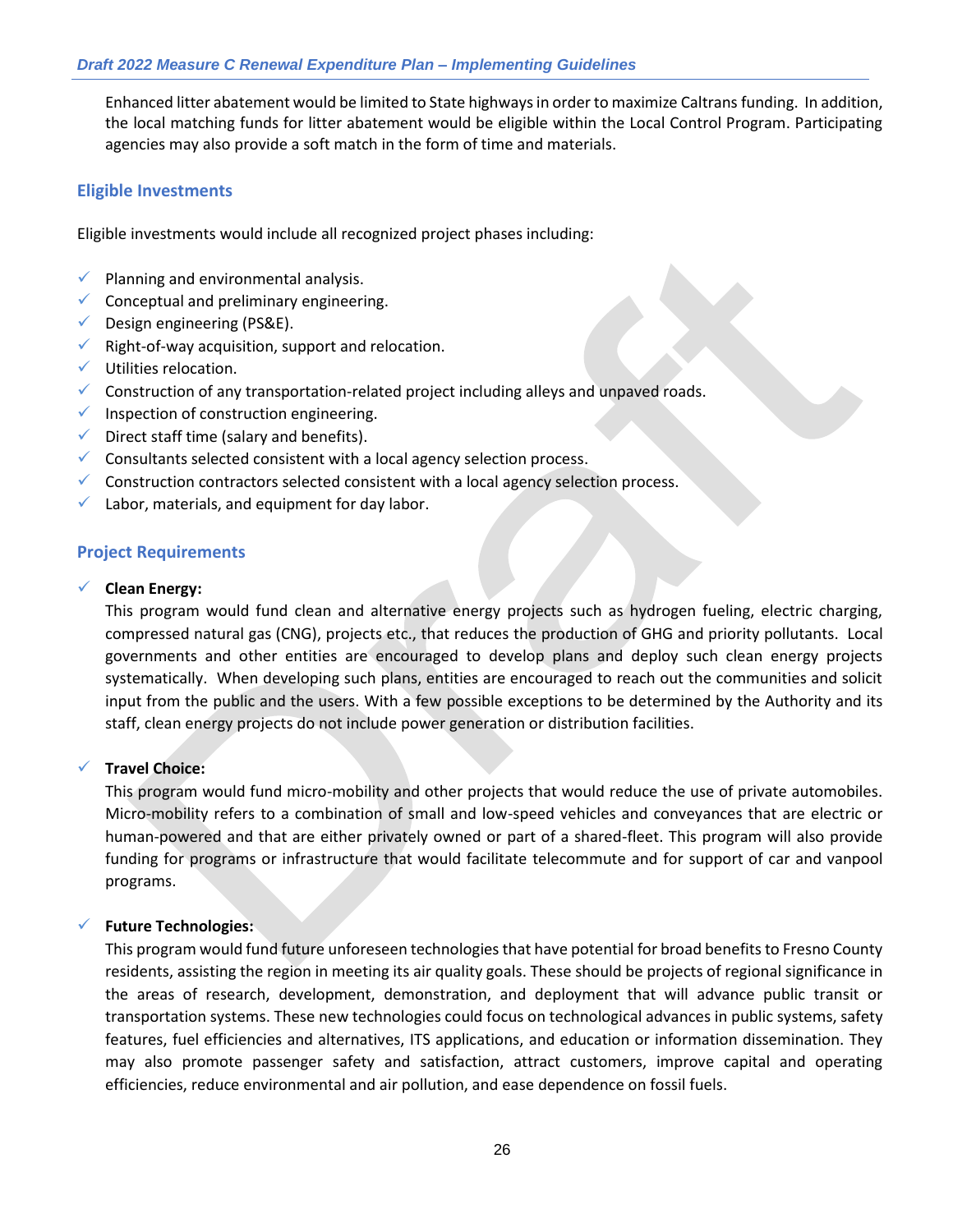#### ✓ **Transit Oriented Development:**

This program was created as part of the 2006 Measure C Extension Plan. The goals of the Measure C Renewal TOD program are intended to support community-based housing projects that are transit friendly:

- Are developed through an inclusive planning process with broad private-public partnerships and outreach.
- Improve the range of transportation choices by supporting transit facilities and improving links between facilities and activity nodes.
- Support well-designed, high-density housing and mixed uses near transit.

In addition to encouraging transit supportive land use surrounding the high-capacity transit corridors to boost transit ridership in the Fresno County region, the TOD program also strives to support livable, viable and sustainable transit-oriented healthy communities that promote walking, biking, and the use of public transit and reduce private vehicle dependence. Such TOD communities promote health and well-being and reduce risks for chronic diseases such as obesity, diabetes, and heart disease. The projects funded by the TOD program serve as models that reduce vehicle trips, improve air quality, and provide access to physical activity opportunities through integrated land use and transportation planning.

The TOD program provides funding to three types of projects/programs that are competitive based:

- Transportation infrastructure improvements to transit facilities to encourage safety and access to transit facilities, support in-fill development or revitalization, reduce traffic congestion at transit stations, and provide for a wider range of transportation choices and improved internal mobility. Funds may be used for preliminary design and environmental studies, engineering, land acquisition, and construction.
- Planning Program or matching money to identify nodal transit sites on transit corridors for transit-oriented development, planning retrofit for existing neighborhoods, downtowns, commercial cores, and transit station areas and stops in order to create access to transit and mixed-use development in transit friendly environments. The community planning process would result in transportation/land-use concept plans; streetscape design concept plans, environmental studies, detailed drawings, construction cost estimates, and implementation plans for specific capital projects.
- Housing in-fill incentive programs would reward local governments for encouraging developers to build compact designs with higher housing densities, affordable and accessible housing, and mixed uses that are characteristic of well-implemented Transit Oriented Design found in other cities' developments in proximity to transit stops. Local government agencies may spend funds to supplement development fees or on a capital project that supports new housing development connections to transit.

#### ✓ **Litter Abatement:**

Litter along the region's freeways, highways, and major arterials has been an on-going issue for Fresno County and its communities. This activity can provide matching funds to leverage additional resources for abatement, public education or additional community or government resources (Caltrans or other government agency grants).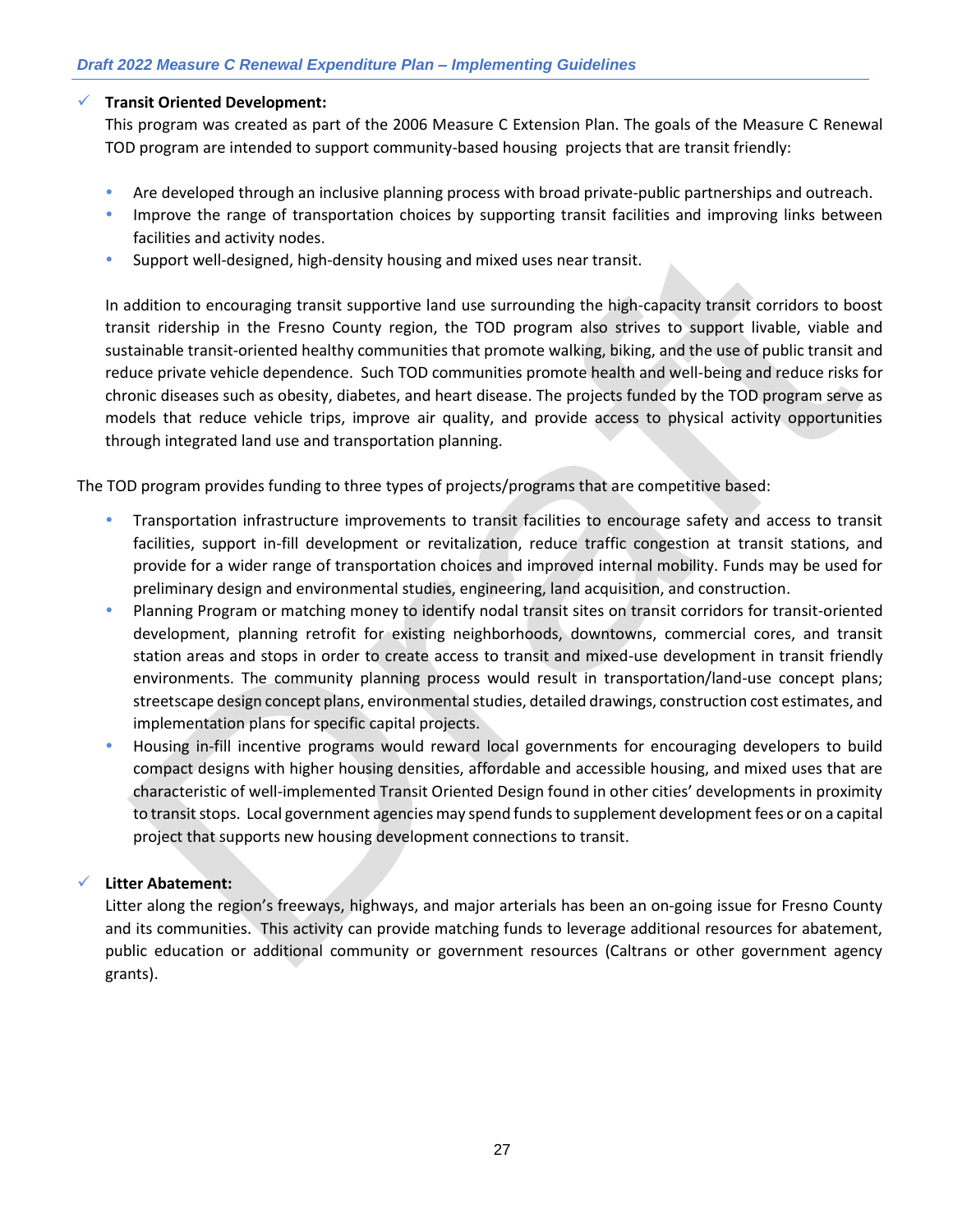#### **Other Requirements**

Grant application processes will be developed for these competitive programs and will include:

- $\checkmark$  Monitoring and reporting requirements.
- ✓ Audit process.
- $\checkmark$  Performance indicators.

#### **Performance Indicators and Measures**

Performance indicators and measures will be developed as a part of the competitive program criteria and will include:

✓ Matching funds obtained.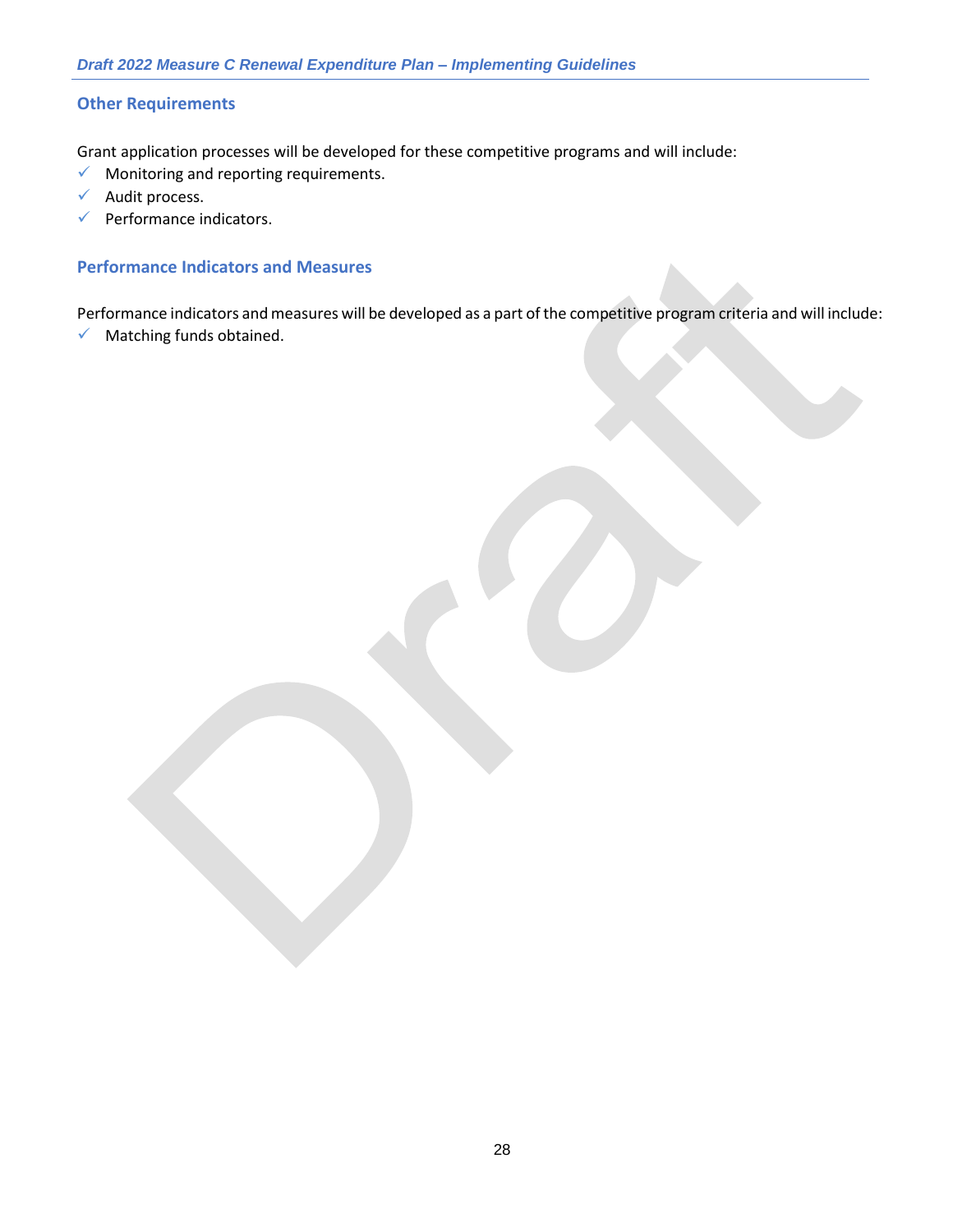## **Citizen Oversight Committee**

#### **Committee Purpose**

A Citizen Oversight Committee (COC) was established as a part of the 2006 Measure. That committee's efforts have been helpful in analyzing local agency conformance to Expenditure Plan requirements. Each year their findings are published within the Measure C Annual Report for public review. This proposed Measure will continue efforts of the COC with a number of key changes to help increase local agency accountability for Measure C funds spent, and to increase committee membership and participation.

The purpose of the COC is to inform the public and to ensure that the Measure C funding program revenues and expenditures are spent as promised to the public.

#### **Administrative Issues**

#### **Committee Formation**

- The Committee will be formed within 6 months upon the effective date of the 2022 Measure C Extension. (July 1, 2027).
- $\checkmark$  The Citizen Oversight Committee (Committee) shall not be amended out of the Expenditure Plan.
- ✓ Meetings will commence when Measure C Extension revenues are recommended for expenditure, including Expenditure Plan updates.

#### **Selection and Duties of Committee Chair and Vice Chair**

- $\checkmark$  The Committee shall select a Chair and Vice Chair from the members, each of whom shall serve a one (1) year term.
- $\checkmark$  The duties of the Chair will be to call meetings, set agendas, and preside over meetings.
- $\checkmark$  The duties of the Vice chair will be to perform the same duties described above in the absence of the Chair.

#### **Committee Meetings**

- $\checkmark$  The Committee will hold one formal meeting annually, with additional meetings scheduled as needed by the Committee.
- $\checkmark$  All Committee meetings must be held in compliance with the Brown Act.
- ✓ All meetings will be conducted as per "Robert's Rules of Order."

#### **Subcommittee Requirements**

- Subcommittees: The Committee may elect to form subcommittees to perform specific parts of its purpose.
- $\checkmark$  All subcommittees shall have an odd number of members so that tie votes are less likely.

#### **Committee Membership and Quorum**

- Membership The Committee shall be composed of eleven (11) members including:
	- Six (6) at-large public members:
		- Membership must represent each one of the five Fresno County Supervisorial Districts; and
		- Three (3) must reside in the Fresno-Clovis Metropolitan Area (FCMA); and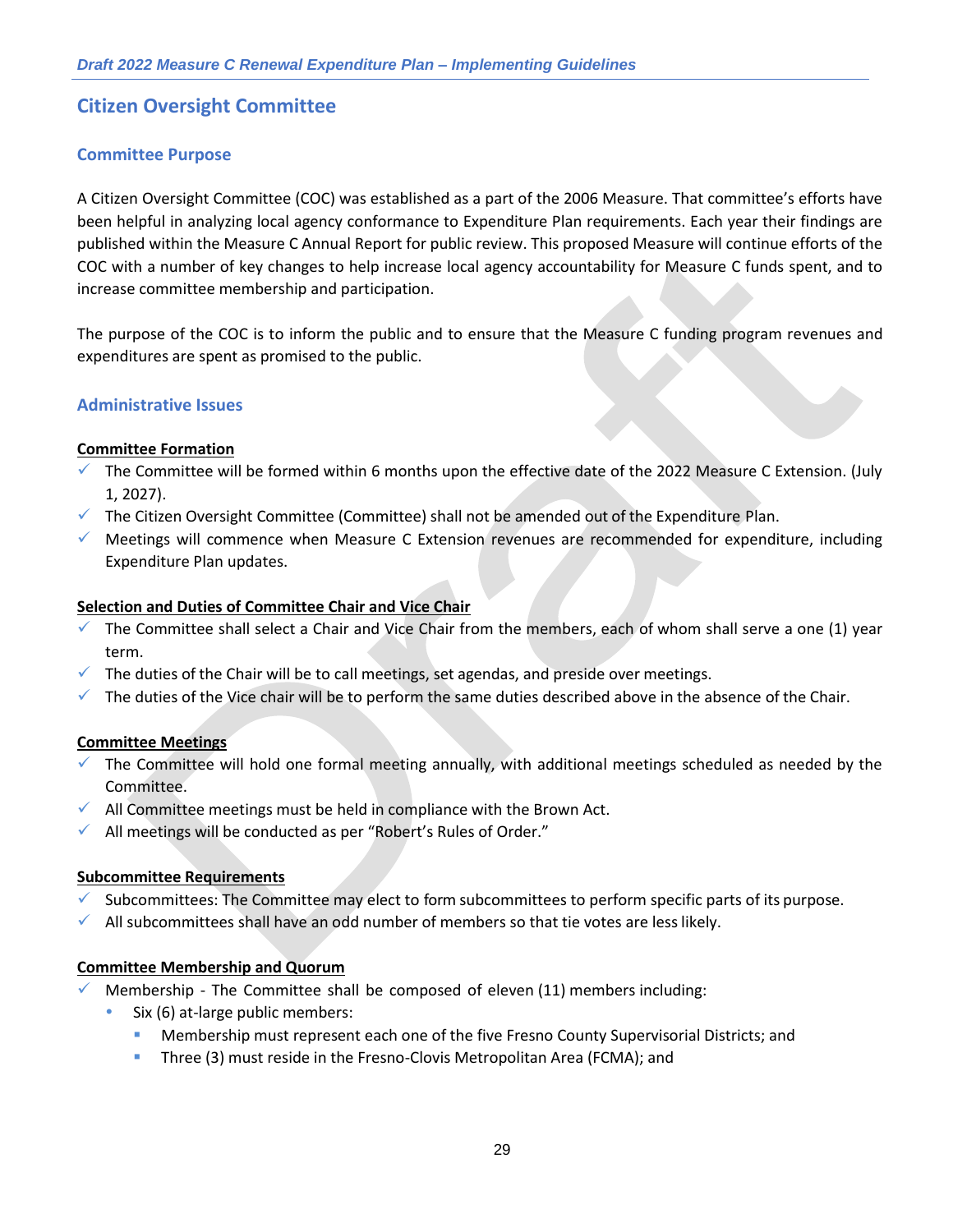- Three (3) must reside in areas outside the FCMA, one from the east side, one from the west side and one from an unincorporated area of the county.
- Five (5) members who must represent a diverse mix of interested community organizations. The members are expected to provide a balance of viewpoints.
- ✓ Quorum
	- A Quorum will be the majority of active members.
	- An action item of the Committee may be approved by a simple majority of the quorum present.

#### **Membership Selection**

#### **Selection Committee**

✓ Oversight Committee members will be selected by the Fresno Council of Governments Policy Board (the 15 mayors within Fresno County and the Chair of the Fresno County Board of Supervisors).

#### **Recruitment Process**

- $\checkmark$  Each year as terms expire or as vacancies occur, annual postings of membership openings will be noticed 60 days in advance of the application process pursuant to Public Utilities Code Section 99238.5.
- $\checkmark$  Potential members must submit an application to the Selection Committee.
- $\checkmark$  The Selection Committee will screen all applications and approve candidates for membership on the Committee.

#### **Term of Membership**

- $\checkmark$  Terms of membership will be for four (4) years.
- $\checkmark$  Members may serve consecutive terms.
- $\checkmark$  Members will receive compensation in the amount of \$50 for each meeting attended.
- $\checkmark$  No proxy voting will be permitted.

#### **Eligibility**

- ✓ U.S. citizen 18 years of age or older who resides in Fresno County.
- $\checkmark$  Not an elected official at any level government.
- $\checkmark$  Not a public employee from Fresno County, nor of any of the incorporated cities, in Fresno County, Caltrans, the Fresno County Transportation Authority (Authority), or the Fresno Council of Governments (Fresno COG).
- $\checkmark$  Restricted to individuals without economic interest in any of the Authority's projects.

#### **Staffing**

- $\checkmark$  Fresno COG will staff the Committee and provide technical and administrative assistance to support and publicize the Committee's activities, with the staff assignment subject to approval of the Committee.
- ✓ Fresno COG services and any necessary outside services will be paid using the Fresno County Transportation Authority's Measure C Extension Administration Program revenues.
- $\checkmark$  Expert staff may be requested to provide information and make presentations to the Committee, as needed.
- $\checkmark$  The cities and County of Fresno shall each provide to the Citizen Oversight Committee, on an annual basis for a specific time period prescribed, and in a timely fashion, a specific report on the local jurisdiction's planned budget for Measure C fund expenditures and financial report on the use of those funds.
- $\checkmark$  The precise format of the report may be based on similar report formats for other jurisdictional monitoring but must be separate from the comprehensive agency budgets and general and enterprise fund financial reports of the cities and the County of Fresno and will be prescribed by the Citizen Oversight Committee.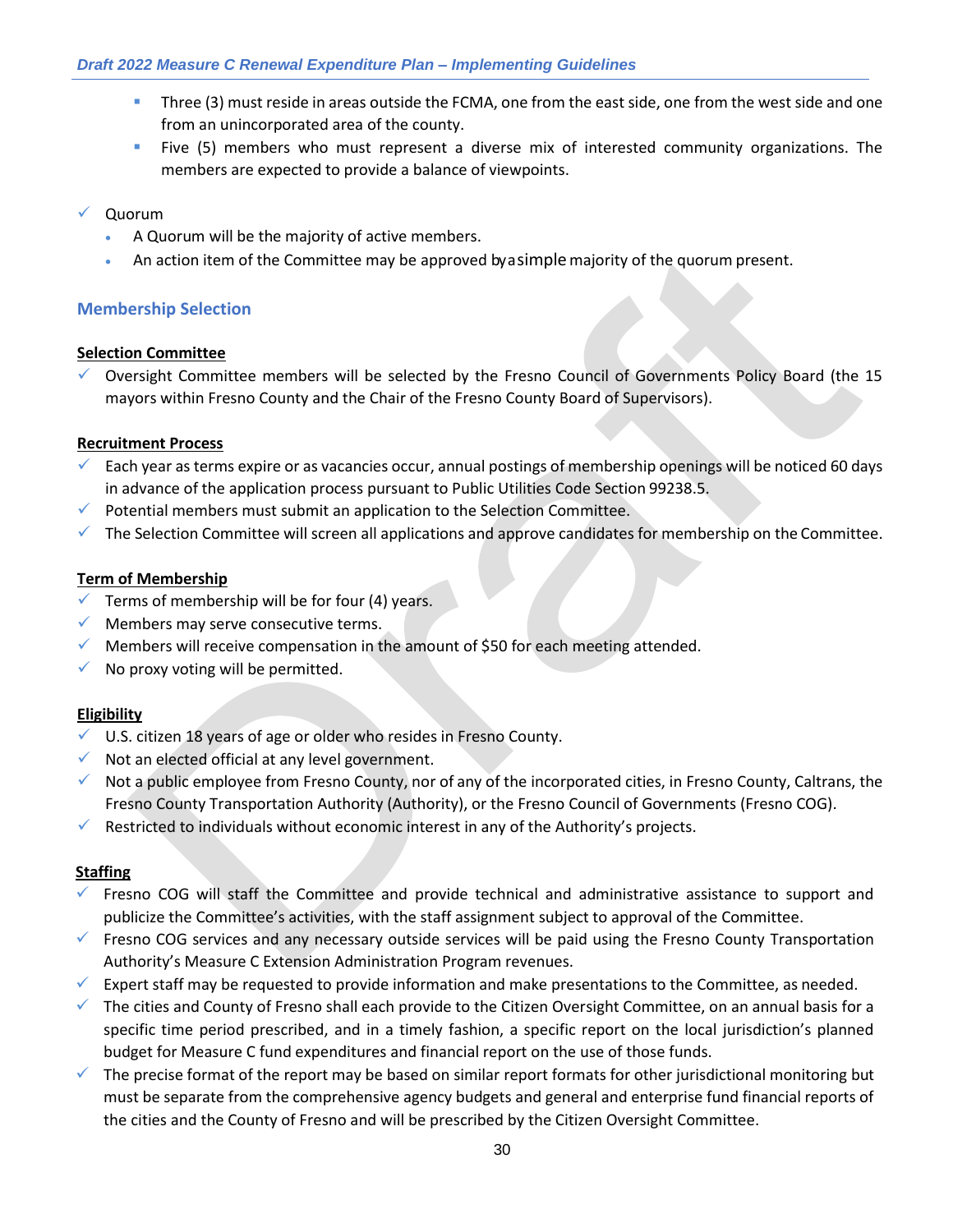#### **Responsibilities**

COC responsibilities generally include the following:

- ✓ Receive, review, inspect, and recommend action on independent financial and performance audits related to the planning and implementation of the Measure C Extension program.
- $\checkmark$  Receive, review, and recommend action on other periodic reports, studies, and plans from responsible agencies including the Authority, Fresno COG, the Cities, the County or other agencies. Such reports, studies and plans must be directly related to Measure C Extension programs, revenues, or expenditures.
- $\checkmark$  Review and comment upon Measure C Extension expenditures to ensure that they are consistent with the Expenditure Plan.
- $\checkmark$  Annually review how sales tax receipts are being spent and publicize the results.
- ✓ Present committee recommendations, findings, and requests to the public and the Authority in a formal annual report.